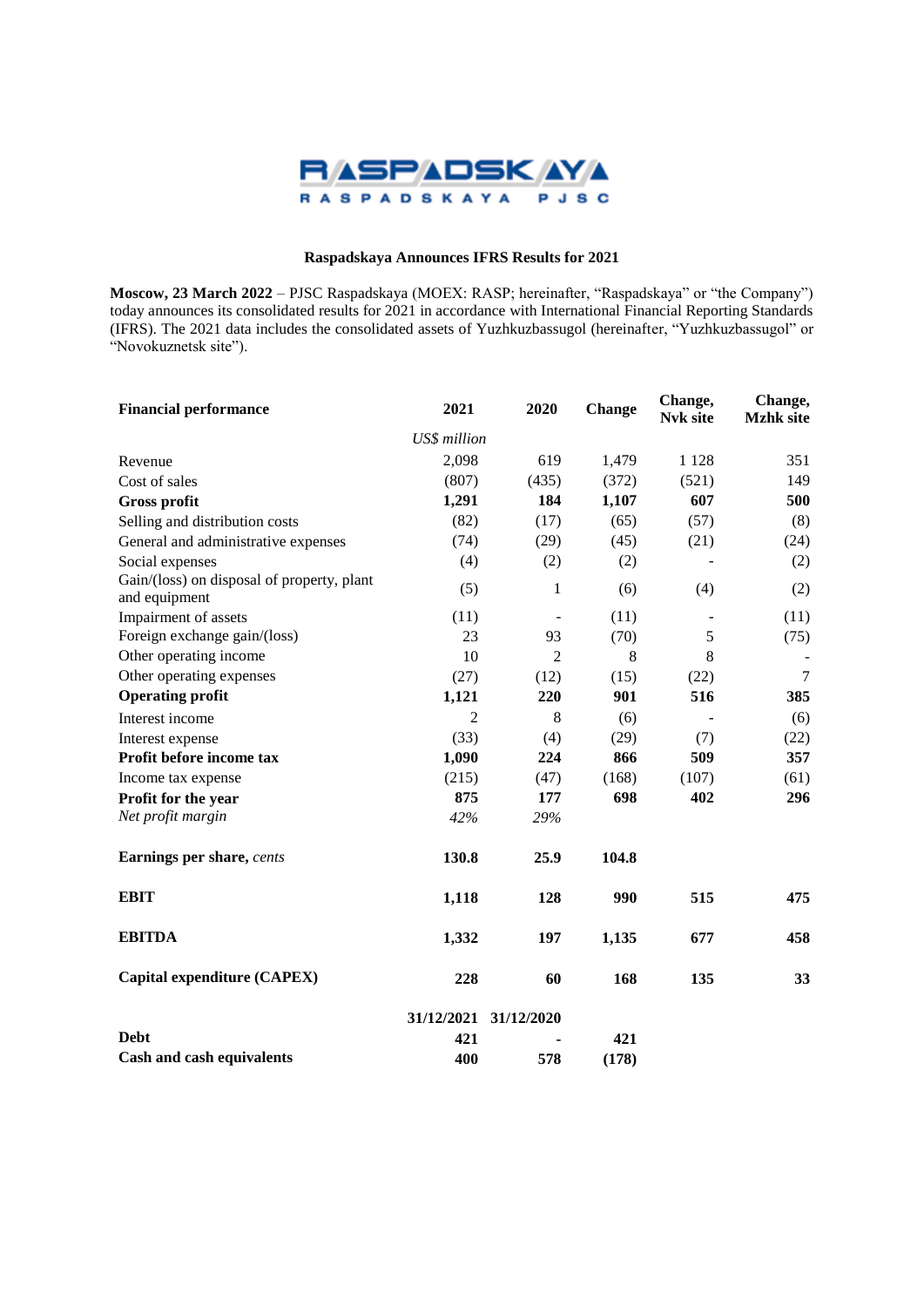# **GEOPOLITICAL TENSIONS AND SANCTIONS**

- In February 2022, the aggravation of geopolitical tensions and the conflict related to Ukraine had a negative impact on the economy of the Russian Federation. The United States, European Union and several other countries have imposed new sanctions against certain Russian state and commercial organizations, including banks, and individuals, certain sectors of the economy, as well as restrictions on certain types of transactions. Certain foreign enterprises announced the suspension of activities in Russia or the termination of the supply of products to Russia.
- This led to increased volatility in the stock and currency markets. The ruble has significantly devalued against foreign currencies. The Bank of Russia has increased the key rate to 20%.
- In March 2022, temporary restrictive economic measures were introduced in the Russian Federation, including a ban on residents providing loans to non-residents in foreign currency and on residents transferring foreign currency to their accounts in foreign banks, restrictions on payments on securities to foreign investors, restrictions on transactions with counterparties a number of foreign countries.
- It is expected that these events may affect the activities of Russian enterprises in various sectors of the economy. Specifically, export and import trade limitations for Russia introduced by certain countries may affect Company's future revenues and purchases. In addition, sanctions were introduced against one of the non-controlling EVRAZ plc shareholders.
- These events represent events after the reporting period, the quantitative effect of which cannot be estimated at the moment with a sufficient degree of confidence. Currently, the Company's management is analysing the possible impact of changing micro- and macroeconomic conditions on the Company's financial position and results of operations.

# **DEMERGER OF EVRAZ' COAL ASSETS**

• On 11 March 2022, EVRAZ announced that it was indefinitely suspending the demerger of the coal assets consolidated at Raspadskaya. EVRAZ announced that it is waiting for clarifications from the Office of Financial Sanctions Implementation (HM Treasury), which issued a notice about financial sanctions on 10 March 2022, and from the Russian authorities about regulatory restrictions on the rights of EVRAZ shareholders to dispose of the Raspadskaya shares that they are to receive in the demerger process.

### **DIVIDENDS**

- Due to the current geopolitical situation, the Board of Directors does not believe that the payment of a dividend will serve the best interests of the Company and its shareholders.
- Although international sanctions against Russia and restrictions imposed by Russia have not to date had a material impact on the Company's operations or its trading and financial position, given the current uncertainty over Russia-Ukraine relations, the Board has decided not to recommend the payment of a dividend for 2021.
- This decision will provide the Company with a liquidity cushion during a volatile geopolitical situation.

### **OPERATIONAL PERFORMANCE IN 2021:**

- Revenues totalled US\$2,098 million, up US\$1,479 million from 2020, including US\$1,128 million from the consolidation of the Novokuznetsk site. In addition, revenue increased yoy amid higher sales prices.
- EBITDA grew to US\$1,332 million, up from US\$197 million in 2020, including an increase of US\$682 million from the consolidation of the Novokuznetsk site
- Net operating cash flow amounted to US\$869 million, compared with US\$183 million in 2020
- The Company generated net profit of US\$875 million, compared with US\$177 million in 2020. Earnings per share increased from 25.9 cents to 130.8 cents.
- The net profit margin improved to 42%, up from 29% in 2020
- Overall coal production (all grades) amounted to 22.8 million tonnes, compared with 9.3 million tonnes in 2020, including an increase of 12.3 million tonnes from the consolidation of the Novokuznetsk site
- The cash cost of coal concentrate per tonne increased by 21% (US\$7) year-on-year to US\$39/tonne, including a US\$4 increase resulting from the consolidation of the Novokuznetsk site
- CAPEX was US\$228 million, compared with US\$60 million in 2020, including an increase of US\$90 million from the consolidation of the Novokuznetsk site
- As of 31 December 2021, the Company's cash and cash equivalents amounted to US\$400 million
- The actual FCA weighted average selling price of coal concentrate in all regional markets was US\$123.5. The sale price of coal concentrate on markets where Raspadskaya is present (Russia, Europe and Asia-Pacific) can vary because of specific civil and legal obligations to counterparties, depending on trading and sales policies in place.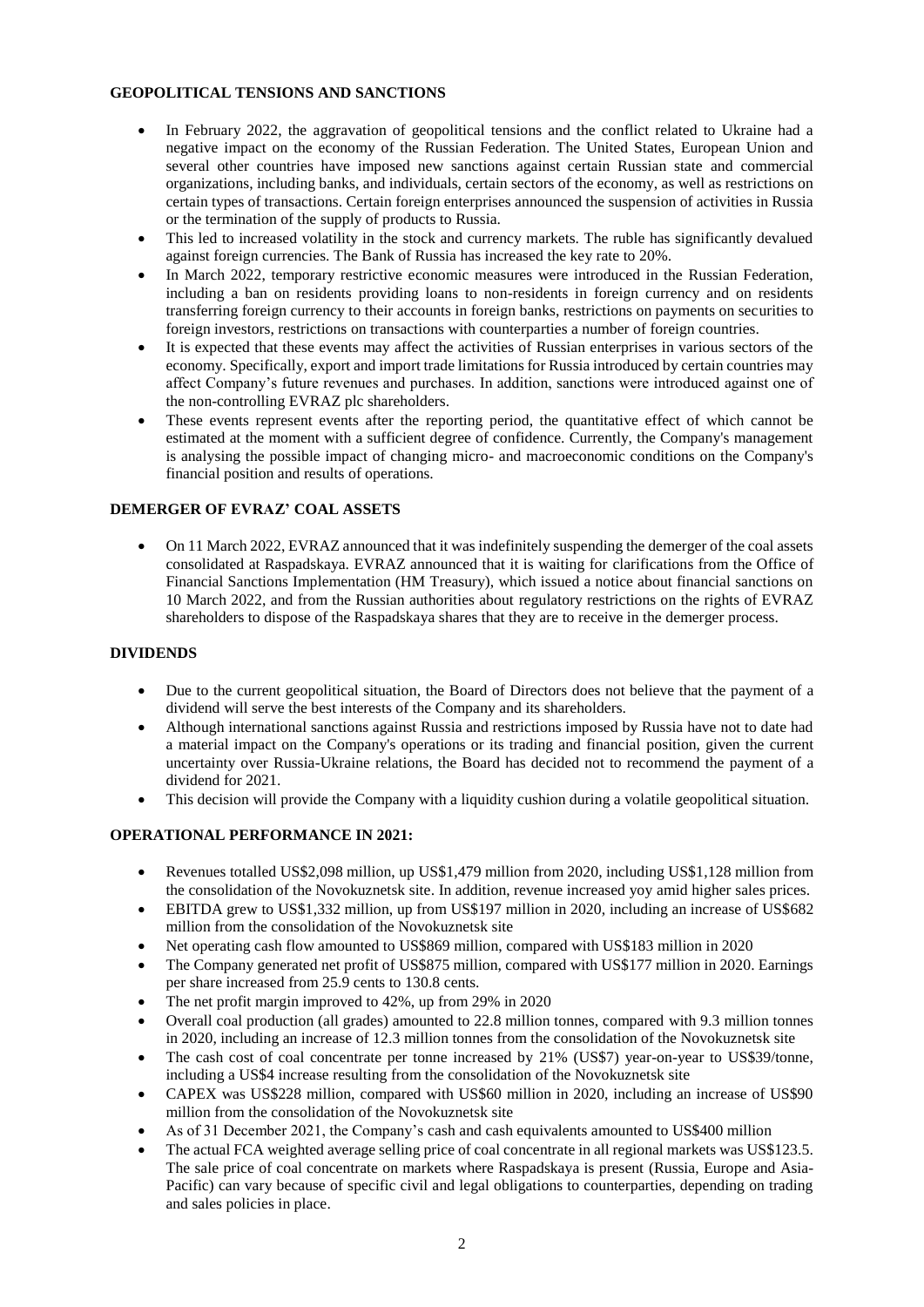Commenting on the results, Andrey Davydov, General Director of Raspadskaya, said:

"In 2021, China's ban on coal imports from Australia significantly affected global demand and altered trade flows, substantially increasing price volatility. In addition, there was a shortage of coking coal on China's domestic market, as well as interruptions in imports throughout the year, which, combined with other factors, resulted in global quotations soaring to record levels. I am happy to note that demand for domestic coal in Russia has noticeably improved amid a recovery in consumption by steelmakers. All this, as well as an increase in production volumes, despite difficult mining and geological conditions, plus the successful consolidation of the Yuzhkuzbassugol assets, enabled us to demonstrate solid financial results in the reporting period.

The health and safety of our employees, as well as our contractors, remains a key priority for us. Unfortunately, there were two deaths at our production facilities during the reporting period. We consider this to be unacceptable and are trying to do everything possible so that such tragedies do not happen again. The Company has carefully investigated the causes of these incidents and taken the appropriate corrective measures to prevent similar risks from occurring in the future. Our top goal is zero deaths. In 2021, the Lost Time Injury Frequency Rate (LTIFR) decreased by 14.6% year-on-year to  $2.99x<sup>1</sup>$ .

During the reporting period, we also focused on environmental issues, including reduction of greenhouse gas emissions to tackle climate change. In particular, the Company increased its utilisation of methane from degassing, launching four units: two per Erunakovskaya-VIII and Alardinskaya mines. By 2026, the plan is to commission another 24 units. By 2030, we are aiming to utilise up to 75% of methane from degassing.

In addition, the Company made major achievements in its digital transformation. Predictive technologies, video analytics and other IT capabilities are helping to monitor the production process more effectively and enhance occupational safety.

Due to the current geopolitical situation, the Board of Directors considers that paying dividends is not in the best interests of the Company and its shareholders. As such, it had decided not to recommend to the Annual General Meeting of Shareholders that a dividend be paid for 2021."

 $\overline{a}$ 

<sup>1</sup> The number of lost time injuries occurring in a workplace per 1 million hours worked.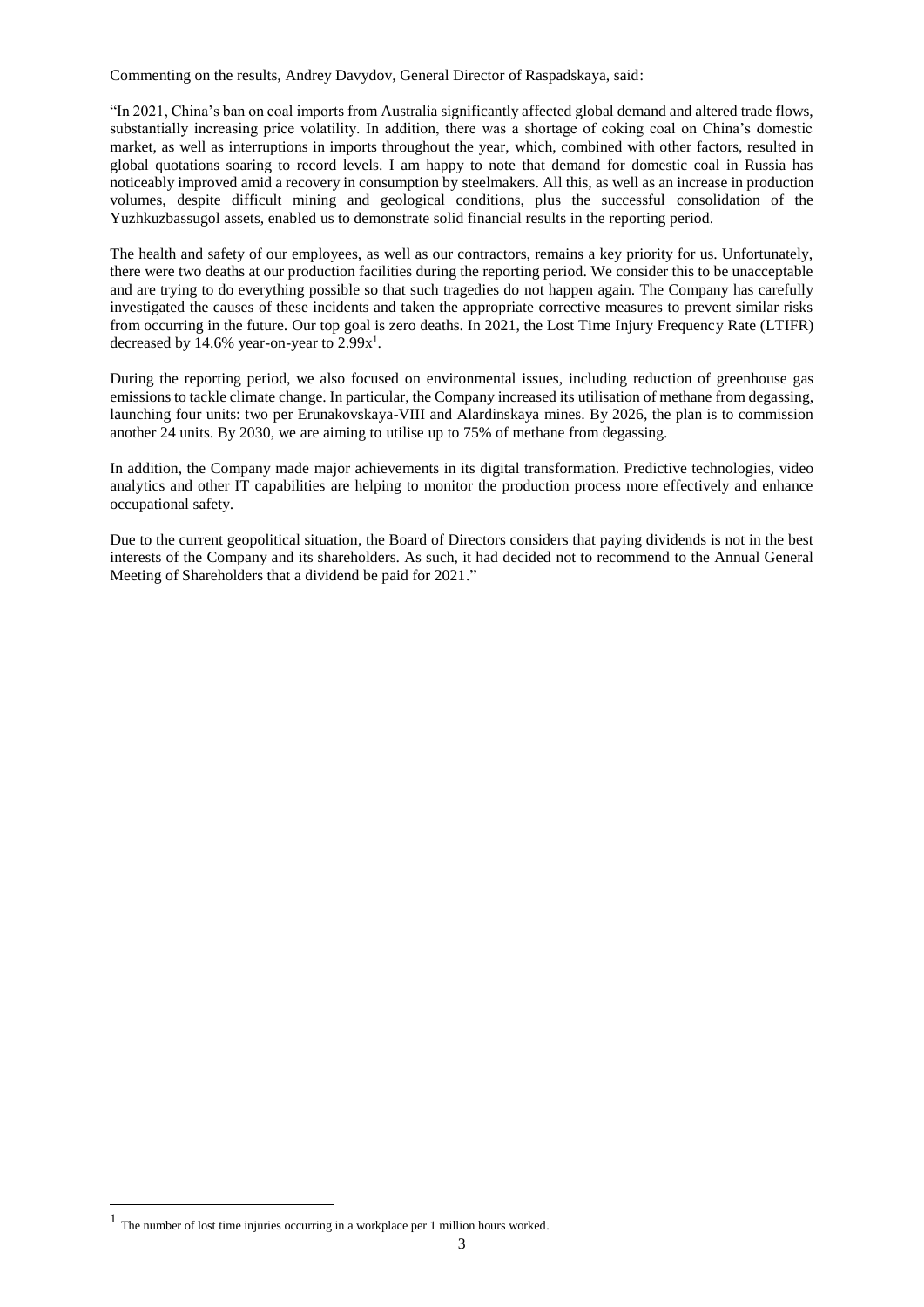### **Management's discussion and analysis of financial condition and operational results for 2021**

*This discussion and analysis should be read in conjunction with the consolidated financial statements of PJSC Raspadskaya for 2021, prepared in accordance with International Financial Reporting Standards.*

*This discussion and analysis contain forward-looking statements that involve risks and uncertainties. The actual results may differ essentially from those discussed in the forward-looking statements due to several factors.*

**Raspadskaya is a group of integrated companies that specialises in the production and sale of coking coal and has leading positions in the Russian coal market. It is located in the town of Mezhdurechensk and also in the Novokuznetsky district of the Kemerovo region and the Tyva Republic.**

**The Raspadskaya group includesthe following mining enterprises (Raspadskaya, Raspadskaya-Koksovaya, Uskovskaya, Erunakovskaya-VIII, Alardinskaya, Osinnikovskaya, Esaulskaya and Mezhegeyugol mines and the Razrez Raspadsky and Raspadskaya-Koksovaya open-pit operations); three coal washing plants; several coal production and transportation infrastructure enterprises; and RUK, a trading and management company.**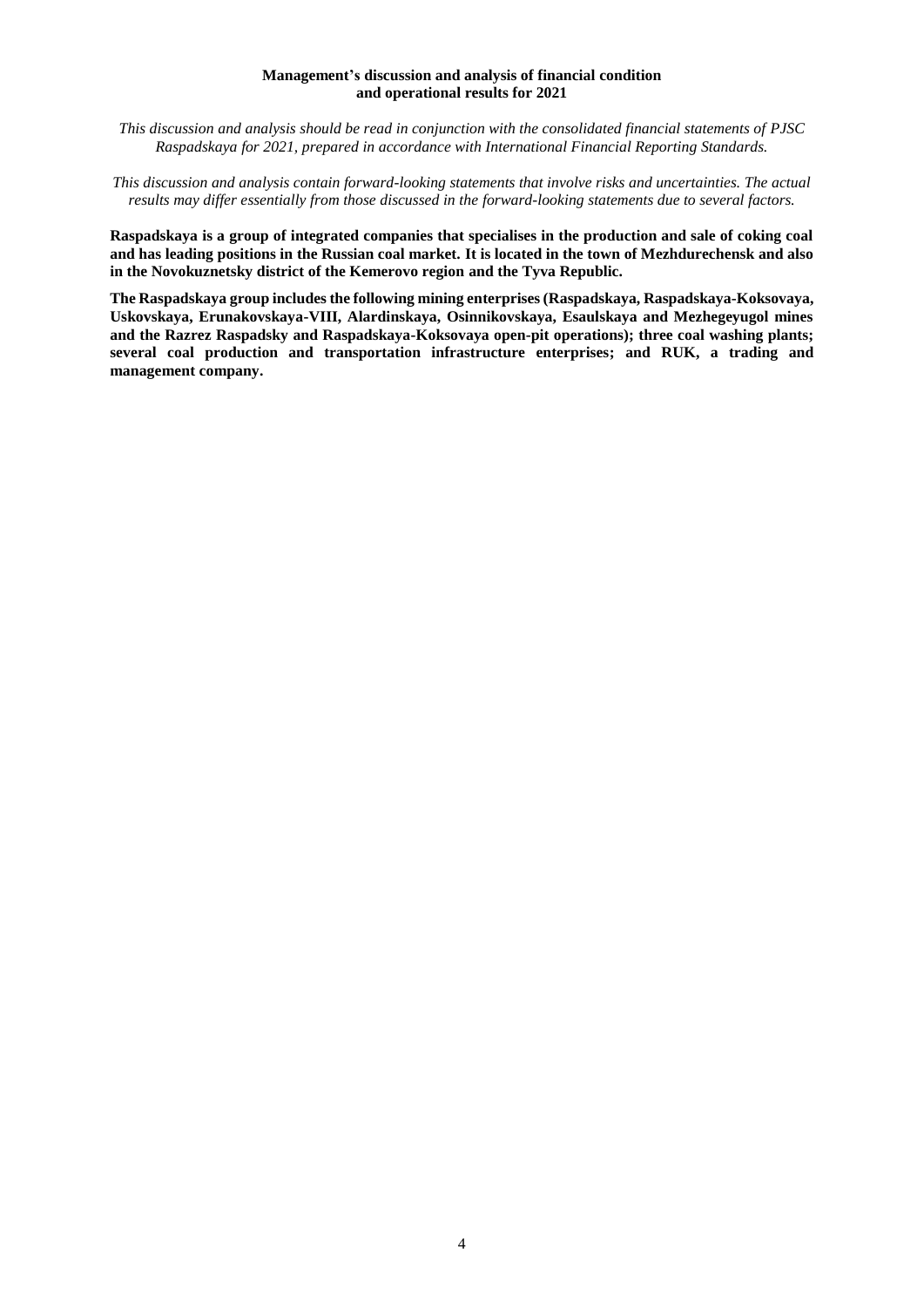# **Contents**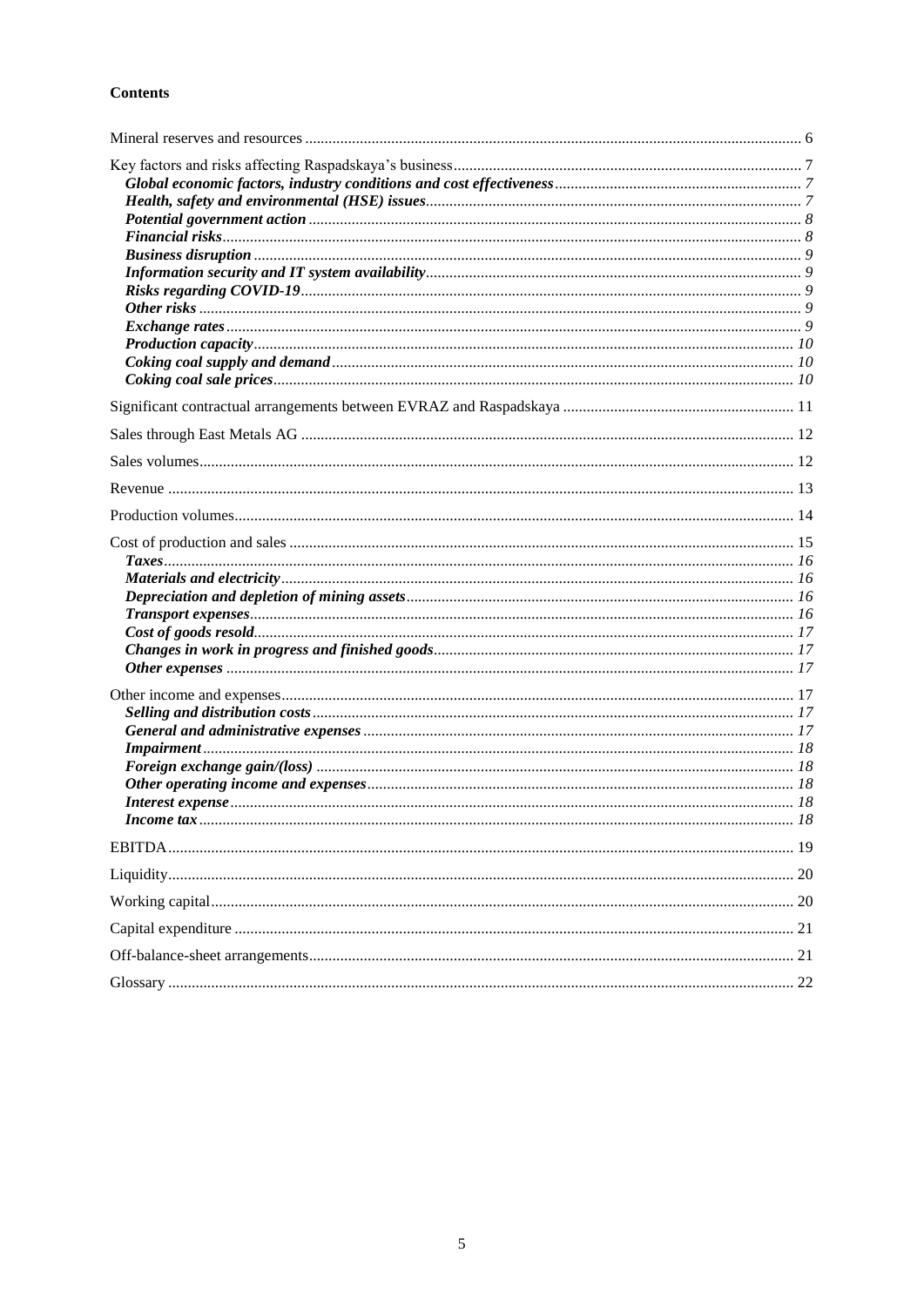#### **Mineral reserves and resources**

Raspadskaya has reserves of 1.8 billion tonnes of high-quality semi-hard coking coal of the Zh and GZh grades, as well as hard coking coal of the K, KO and OS grades. At current rates of production, its reserves and resources will allow it to extract coking coal for more than 90 years.

In 2021, the Company had its reserves audited in accordance with the JORC Code. The audit was conducted as of 1 July 2021 by IMC Montan.

In December 2020, Raspadskaya completed the deal to acquire the assets of Yuzhkuzbassugol, which increased its proved and probable reserves by 551 million tonnes.

The table below details Raspadskaya's JORC-equivalent reserves of coking coal as of 31 December 2021.

#### *Mezhdurechensk site*

| Mine                                                                  | <b>Proved and probable</b> |
|-----------------------------------------------------------------------|----------------------------|
|                                                                       | mln t                      |
| Raspadskaya (including reserves of<br>MUK-96 planned for development) | 905                        |
| Raspadskaya-Koksovaya                                                 | 145                        |
| Razrez Raspadsky open-pit mine                                        | 97                         |
| Raspadsky-Koksovy open-pit mine                                       | 23                         |
| Total                                                                 | 1.170                      |

#### *Novokuznetsk site*

| <b>Mine</b>                 | <b>Proved and probable</b> |  |  |  |
|-----------------------------|----------------------------|--|--|--|
|                             | mln t                      |  |  |  |
| Uskovskaya                  | 183                        |  |  |  |
| Alardinskaya                | 126                        |  |  |  |
| Erunakovskaya-VIII          | 113                        |  |  |  |
| Osinnikovskaya              | 70                         |  |  |  |
| Tomsky-Yuzhny open-pit mine | 54                         |  |  |  |
| Esaulskaya                  | 8                          |  |  |  |
| Total                       | 554                        |  |  |  |

# *Tyva site*

| Mine         | Proved and probable |
|--------------|---------------------|
|              | mln t               |
| Mezhegeyugol | 86                  |
| <b>Total</b> | 86                  |

Coking coal production amounted to 22.8 million tonnes in 2021.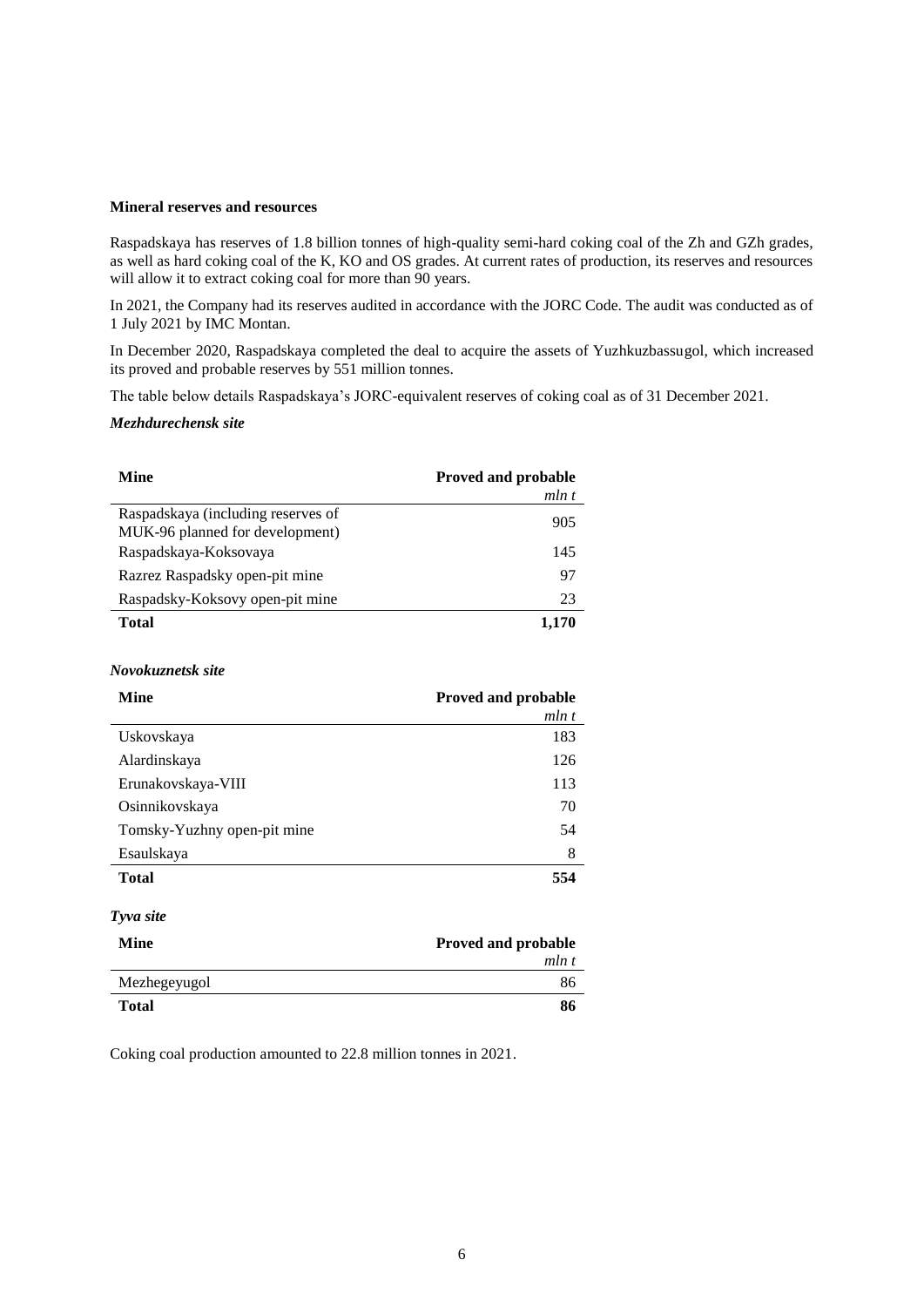### **Key factors and risks affecting Raspadskaya's business**

### *Global economic factors, industry conditions and cost effectiveness*

Raspadskaya's operations, which have a high level of fixed costs, are exposed to various risks and, to a great extent, global macroeconomic environment and economic conditions, which significantly affect product prices and volumes. Risk mitigation is a key element of the Company's strategy and day-to-day activities.

Raspadskaya has an investment policy, which aims to reduce and manage the cost base with the objective of increasing cost efficiency; actively implements cost-reduction programmes designed to make its assets more competitive; and continues to streamline its approach to setting ambitious goals. As digital technologies advance, it is also automating and robotising production and commercial processes, which enables more diverse scenarios to be analysed and the most optimal ones to be chosen.

Coal prices were high in 2021. Logistical constraints combined with an overall increase in coal production in Russia impacted sales margins on the domestic market. During the reporting period, Raspadskaya also had to deal with difficult geological conditions and irregular deliveries of equipment from abroad for reassembly, which had a slight effect on production volumes.

Given the growing importance of the environmental agenda and other ESG factors, there is a risk that access to capital markets could become more complicated. In this regard, Raspadskaya devotes great attention to the development of ESG aspects to maintain its competitiveness and investment appeal. Thanks to its ongoing efforts, in 2021, the Company managed to raise the first ESG loan issued to a coal company from Sberbank.

However, current circumstances could have a significant economic impact on the global economy as a whole and on the Company in particular. The present situation is difficult to predict and creates substantial economic risks. As a result of this, the Company's prices and sales volumes may change. The restrictions introduced on international activities may cause the Company's supply chains to change, which could affect the Company's dayto-day operations.

### *Health, safety and environmental (HSE) issues*

As part of its focus on risk management, the Company has adopted and is implementing a range of initiatives to reduce the number of injuries and risks of potential accidents.

Raspadskaya continues to implement every possible measure to prevent COVID-19 outbreaks at its enterprises, including mass testing, mandatory mask wearing and disinfection of outer clothing on entry to facilities, among others. An active campaign is under way to vaccinate and re-vaccinate the employees. To improve air and gas monitoring, analogue methane sensors at working faces are being replaced with digital sensors. These can transmit methane concentration data in real time from portable gas analysers worn by mining personnel to multifunctional safety systems. In addition, a degasification programme is being actively implemented and degasification wells are being drilled, including the use of advanced directional drilling. As part of the Ventilation programme, equipment has been introduced for drilling wells from the surface with a diameter of 2,400 mm.

As part of a programme to prevent the spontaneous combustion of coal, uninterrupted, on-line monitoring of the atmosphere of the area with active longwalls (risk zones) has been implemented. Each longwall on a rockbed subject to spontaneous combustion is kept under the protection of nitrogen stations: nitrogen gas is introduced into the space with active longwalls from the surface through the wells to reduce oxygen content.

Modern tunnelling machines are being introduced and are equipped with a hydraulic, mechanised covering to protect personnel from falling pieces of rock or coal. The tunnelling machines feature video monitoring systems, and recordings are regularly analysed to check compliance with technological working standards and identify risks. In addition, protective systems are being installed to automatically cut power to tunnelling machines that are dangerously close to personnel.

The conditions and technology governing cargo deliveries to mine facilities are being improved. The secure cargo doors of ventilation hatches are equipped with automatic remote opening systems. Express transfers are being introduced using a remote-controlled monorail, with standard-sized delivery containers that can be towed by tunnelling machines.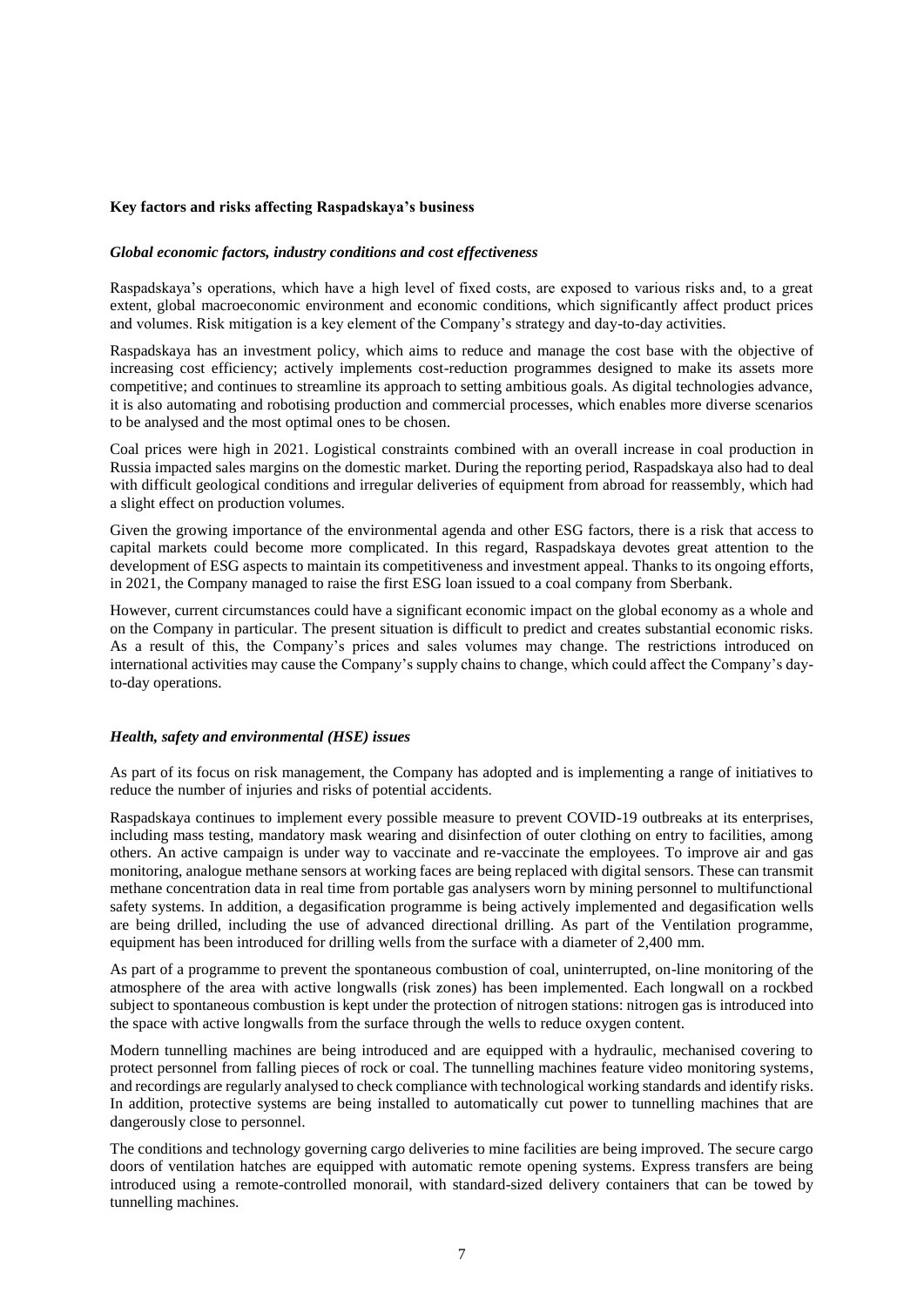The Safe Transportation of Personnel at Mining Facilities programme continues to be implemented. At primary mining sites, safe gangways, crossing bridges, landing and exit platforms and ventilation hatches are being installed, equipped with LED lighting. Systems are constantly monitored and analysed to prevent personnel from entering conveyer belt areas, and in those where there are often alerts, video monitoring systems are being installed.

Based on an analysis of injury data, the Company has prepared and is implementing programmes to train staff and develop a safe working culture. In 2021, the LTIFR declined to 2.99x (from 3.50x in 2020) due to the implementation of such projects as 'Risk Management' and 'Improving Safety Culture' in addition to several digitalisation projects.

In 2021, new environmental targets were set for the year 2030: a 75% reduction in methane emissions from degassing, as well as a 1.5x reduction in dust emissions from coal transportation and storage. This strategy resulted in the launch of four methane utilisation units in 2021, which helped to reduce gas emissions by 7%. In addition, as part of a programme to reduce dust emissions, three dust suppression units were put into operation at coal depots, mine water treatment facilities at the Alardinskaya mine were reconstructed, and storm water treatment facilities were installed at the Raspadskaya mine. In addition, the Company continued work to recultivate disturbed lands at the Raspadskaya mine and the Raspadsky open-pit mine.

### *Potential government action*

Raspadskaya operates in Russia, and there is a risk that the Russian government or public agencies could adopt new laws and regulations or impose duties that could affect the Company's operations. New laws, regulations, temporary restrictions or other requirements could impact its activities, for example limiting its ability to attract financing in international markets, sell its products or purchase equipment.

Raspadskaya may also be adversely affected by international restrictions from certain foreign governments against Russian businesses, reducing its ability to conduct business with potential or existing counterparties.

Although these risks are beyond the Company's control, Raspadskaya and its management are members of various national industry bodies and, as a result, contribute to decision making where appropriate. Compliance with regulatory requirements is continuously monitored, regulatory changes are tracked, and appropriate control procedures are implemented as necessary. The Company is promptly responding to the international restrictions that have been imposed and Russia's retaliatory measures and taking the necessary actions within its control to minimise the damage. However, the long-term effects of existing international and domestic restrictions, as well as the threat of new restrictions, are difficult to predict.

### *Financial risks*

In its activities, the Company faces various financial risks, including foreign-exchange, liquidity, credit access and tax compliance risks.

As a result of the restrictions imposed on Russia and the growing economic uncertainty, including greater volatility on capital markets, the depreciation of the Russian ruble, the reduction in foreign and domestic direct investment and a significant decrease in the availability of debt financing sources, Russia may impose temporary restrictive measures to protect the country's economy and financial stability. Such measures may include restrictions on the turnover of foreign exchange earnings from exports, regulating the capital flow, including the non-residents, payments on obligations and other actions. The long-term effects of such international and domestic restrictions, as well as the threat of new restrictions, are difficult to predict.

In addition, sharp growth in inflation, the falling Russian stock indices and the significant depreciation of the Russian ruble could adversely affect the Company's operating costs and free cash flow. This risk is managed by programmes to optimise net working capital, CAPEX and costs. The Company is assessing the impact of these market changes on its financial position, financial results and future cash flows.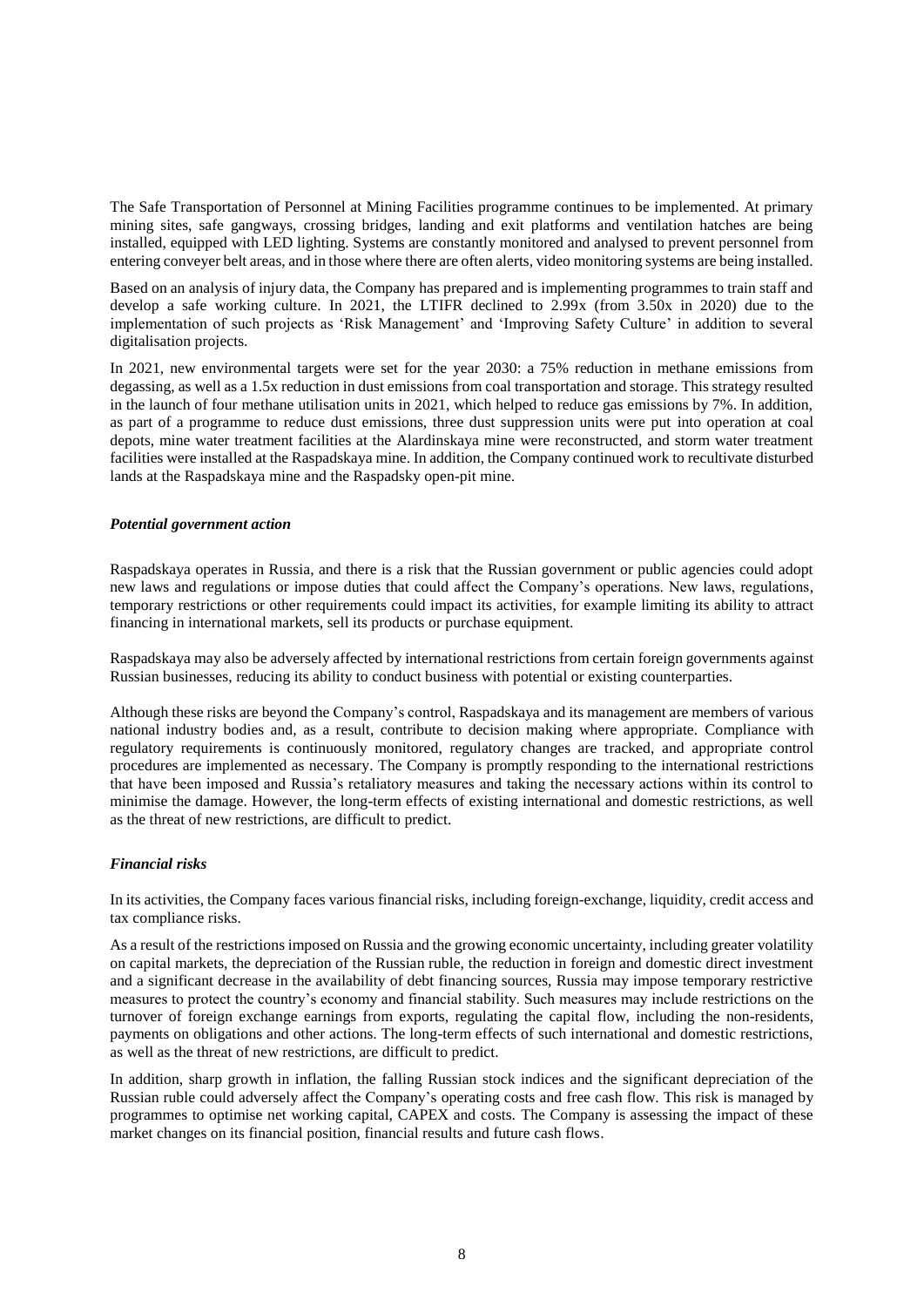### *Business disruption*

Prolonged outages or production delays could have a material adverse effect on Raspadskaya's operating performance, financial standing and business prospects. In addition, long-term business disruption may result in a loss of customers and competitive advantages, as well as damage to the Company's reputation.

To mitigate such risks, Raspadskaya has established and implements procedures to ensure continuous operations that are subject to regular review. Measures to mitigate these risks include methane monitoring and degassing systems, timely maintenance and repairs of mining equipment, employee safety training and the development of a geodynamic monitoring system. Detailed analysis of the causes of work disruption is performed to develop and implement preventative action. Records of minor disruptions are regularly reviewed to identify any more significant underlying issues.

### *Information security and IT system availability*

Failure to actively use IT capabilities to improve business process efficiency can lead to a loss of competitive advantage and profit.

Risks related to IT systems and information security can also potentially affect production activities and industrial safety.

The IT strategy seeks to use digital transformation to improve the quality (enhance the efficiency) of procedures at the Company and reduce the risks of inefficient use of IT capabilities. To reduce information security risks, they regularly undergo an external assessment, response measures are developed, and their implementation is monitored. The most critical IT systems are tested regularly, and employees are trained in IT security and effective organisation of remote working during the pandemic.

The management is continuously developing and implementing additional measures aimed at minimising IT risks.

In 2021, the Company continued to enhance operational efficiency, including the use of digital tools and mobile applications to monitor operations online.

Given the current situation and the introduction of restrictions on international activities, there are risks that service and support for Raspadskaya's existing information systems could be disrupted. In these conditions, the Company is assessing risks and studying alternative sources for the purchase of IT systems. At present, it is difficult to assess the impact of such restrictions on the Company's production activities and industrial safety.

#### *Risks regarding COVID-19*

To minimise the chance of events developing adversely, the Company has devised a system of measures that aim to reduce infection and rapidly isolate and treat ill employees. All of the necessary equipment and materials were bought quickly, and new rules and processes have been introduced. To reduce the risk of infection, office staff were moved to remote working, face-to-face meetings and meetings were minimised and vaccination points were set up. In these new conditions, numerous processes have been adapted to increase efficiency.

### *Other risks*

The Company continues to monitor and evaluate risks and factors that are not critical in terms of potential business impact. Among others, these include potential logistical bottlenecks, which could influence access to export markets, availability of personnel with the required qualifications, an upturn in inflation and the Company's ability to comply with legal requirements.

#### *Exchange rates*

When reviewing this discussion and analysis, it is important to consider fluctuations in the US dollar/Russian ruble exchange rate. Raspadskaya's performance may be significantly affected by these. The Company's functional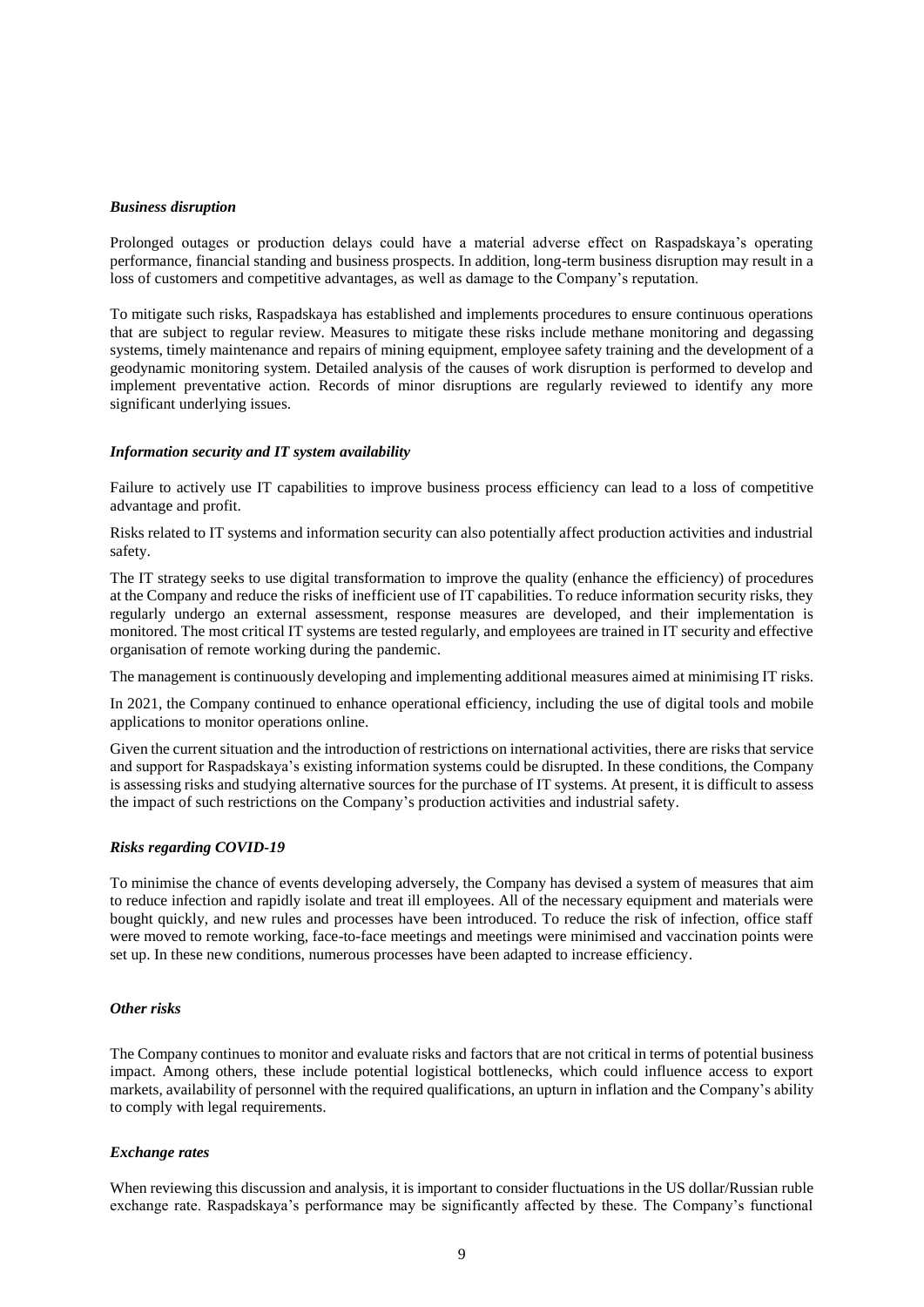currency is the Russian ruble, and its assets, obligations, revenues and expenses are denominated mostly in rubles, while the presentational currency in the financial statements is the US dollar.

The table below gives some exchange rates used to prepare Raspadskaya's consolidated financial information:

|                                        | 2021     | 2020     | Change, % |
|----------------------------------------|----------|----------|-----------|
| Average exchange rate, <i>RUB/US\$</i> | 73.6541  | 72.1464  |           |
|                                        | 31/12/21 | 31/12/20 | Change, % |
| Exchange rate, <i>RUB/US\$</i>         | 74.2926  | 73.8757  | 0.5       |

### *Production capacity*

The production capacity of Raspadskaya's mines is a factor that sets an upper limit to production and, consequently, sales volumes. Many factors influence the Company's production capacity, including equipment productivity and mining conditions.

Raspadskaya's business activity depends on its ability to maintain a stable production level. As such, the availability and development of mineral reserves, level of maintenance of mining equipment and overall facilities, and provision of safe working conditions significantly affect the Company's activities.

### *Coking coal supply and demand*

Raspadskaya's operating and financial results are highly dependent on the balance of coking coal supply and demand on domestic and international markets. This balance determines the prices of coking coal, affects sales volumes, and is primarily driven by fluctuations in steel and coke production volumes, changes in coal production capacities and other related factors. These in turn are dependent on domestic and global macroeconomic conditions.

The Company's end consumers are large domestic and foreign steel and coke producers. Thus, Raspadskaya's sales are influenced by Russian and international steel markets. Domestic sales remain the priority.

Key factors that affect the balance of supply and demand include the recovery of steel production and rising prices for steel and coal products, China's ongoing ban on the import of Australian coal, as well as localised COVID-19 lockdowns (India, Mongolia, Indonesia and Australia).

The activities of our competitors impact the market balance on the supply side.

Raspadskaya intends to remain competitive primarily by implementing cost reduction programmes, maintaining an optimal price to quality ratio, concluding long-term contracts and developing relations with current and potential customers.

#### *Coking coal sale prices*

Both domestic and export prices for coking coal have a material impact on Raspadskaya's revenues and therefore financial results.

Coking coal is sold either under long-term contracts or on spot markets. The price for coal is set according to its coking characteristics because coking coal is a product that varies in quality. The Company's export selling prices are within regional market trends.

Raspadskaya's contract prices are set in Russian rubles for domestic sales and US dollars for export sales.

In 2021, the Company supplied coking coal products to all its main Russian customers under the long-term contracts.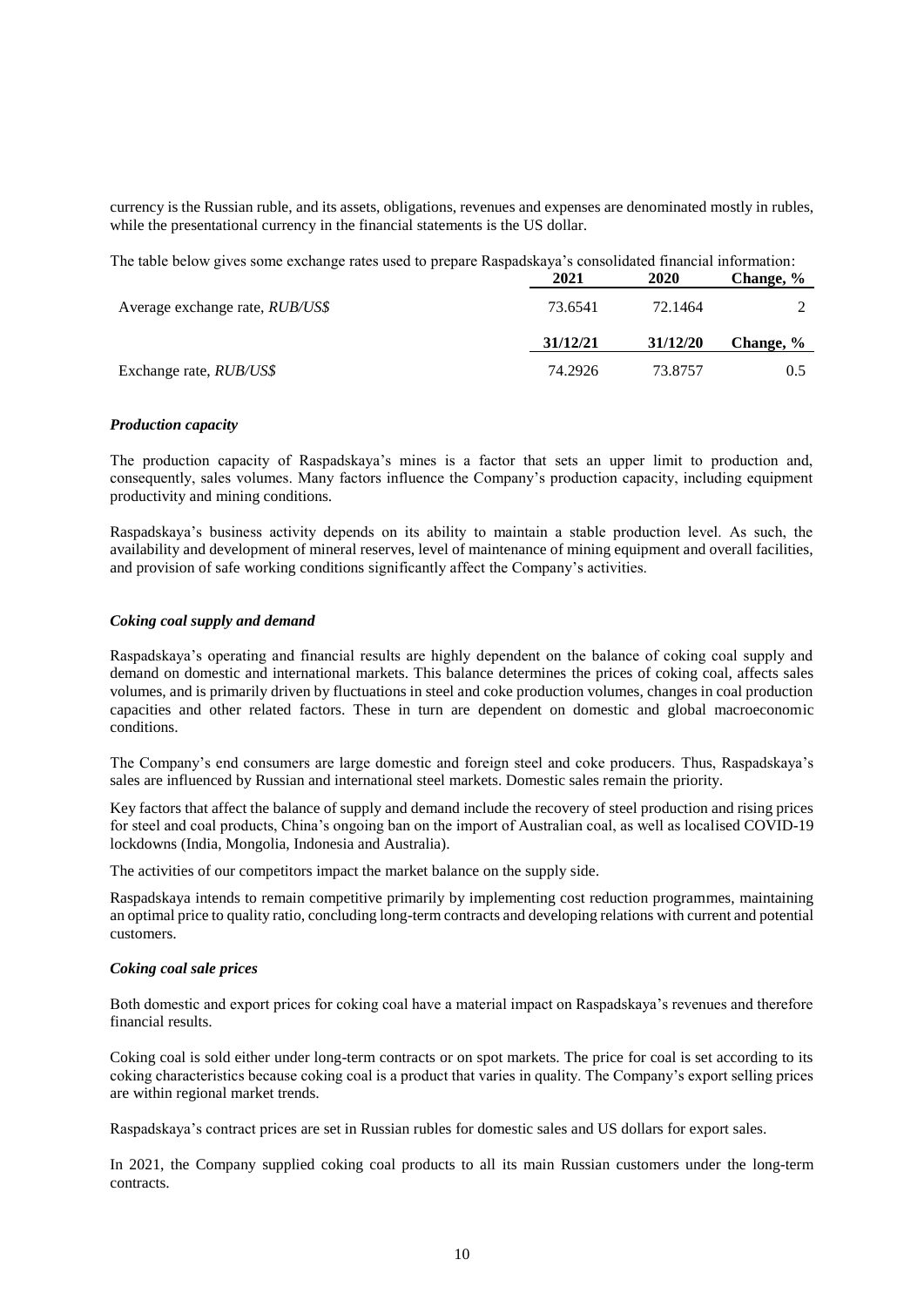In 2021, prices for export sales depended on international quarterly and spot benchmarks for hard and semi-soft coking coal using the appropriate premiums or discounts.

The bulk of domestic sales and exports to Southeast Asia and Europe were made under FCA delivery terms. Other terms used were CPT and DAP. Except for FCA, transportation and other related costs are included in the contract price.

The table below gives the weighted average sale prices of the Company's coal concentrate rebased to common FCA delivery terms:

|                             | 2021       | 2020 | Change, % |  |  |
|-----------------------------|------------|------|-----------|--|--|
|                             | US\$/tonne |      |           |  |  |
| Weighted average sale price | 123.5      | 52.6 | n/a       |  |  |

The sale price of coal concentrate on markets where Raspadskaya is present, including Russia, Europe and Asia-Pacific, can vary due to specific civil and legal obligations to counterparties depending on trading and sales policies in place.

In 2021, all of the Company's sale prices continued to follow the international benchmarks and indices.

### **Significant contractual arrangements between EVRAZ and Raspadskaya**

#### *Demerger agreement*

On 15 December 2021, EVRAZ and the Raspadskaya group signed a demerger agreement to spin off and manage their obligations after the demerger with regard to, among other things, the parties' respective indemnification obligations to one another. Under the demerger agreement, the Raspadskaya group and EVRAZ mutually guarantee indemnification as it pertains to the assets and losses of the coal and steel businesses of the Raspadskaya group and EVRAZ, respectively.

EVRAZ and the Raspadskaya group have agreed to ensure that after the demerger, historical obligations (as well as any future obligations that may arise prior to the finalisation of the demerger) associated with the steel and coal businesses will be borne by the EVRAZ and Raspadskaya group entities that are established after the demerger, respectively. The maximum amount of such indemnification obligations for each party is US\$100 million.

#### *Strategic cooperation agreement*

On 15 December 2021, EVRAZ and the Raspadskaya group signed a strategic cooperation agreement in which they acknowledge that they will continue to provide certain services and goods to each other in accordance with the agreements that they had concluded prior to the demerger.

Under the strategic cooperation agreement, EVRAZ and the Raspadskaya group pledge, and confirm that their subsidiaries pledge, to provide services and fulfil certain other agreements that they concluded in accordance with the terms of such agreements until 31 December 2022 inclusive. Unless they agree otherwise, both parties shall make efforts to terminate all such service agreements and other arrangements by 1 January 2023 (unless the Raspadskaya group requests the early termination of any of them, in which case the parties shall seek to terminate the relevant agreements as necessary).

The maximum amount of liability for either of the parties under the strategic cooperation agreement is limited to US\$20 million. This limitation does not depend on the amount of the parties' obligations under the respective basic agreements.

#### *Off-take agreement*

On 1 November 2021, EVRAZ NTMK and EVRAZ ZSMK concluded separate supply agreements with the Raspadskaya group, which will become effective immediately upon conclusion of the demerger and remain in effect until 31 December 2026. Under the supply agreements, EVRAZ NTMK and EVRAZ ZSMK will purchase coal from the Raspadskaya group to cover approximately 60% of EVRAZ' coal needs for steel production following the demerger. The price that EVRAZ NTMK and EVRAZ ZSMK will pay will be determined based on the coordinated formula that is linked to global coal price indices that EVRAZ has no control over and takes into account changes in exchange rates and quality.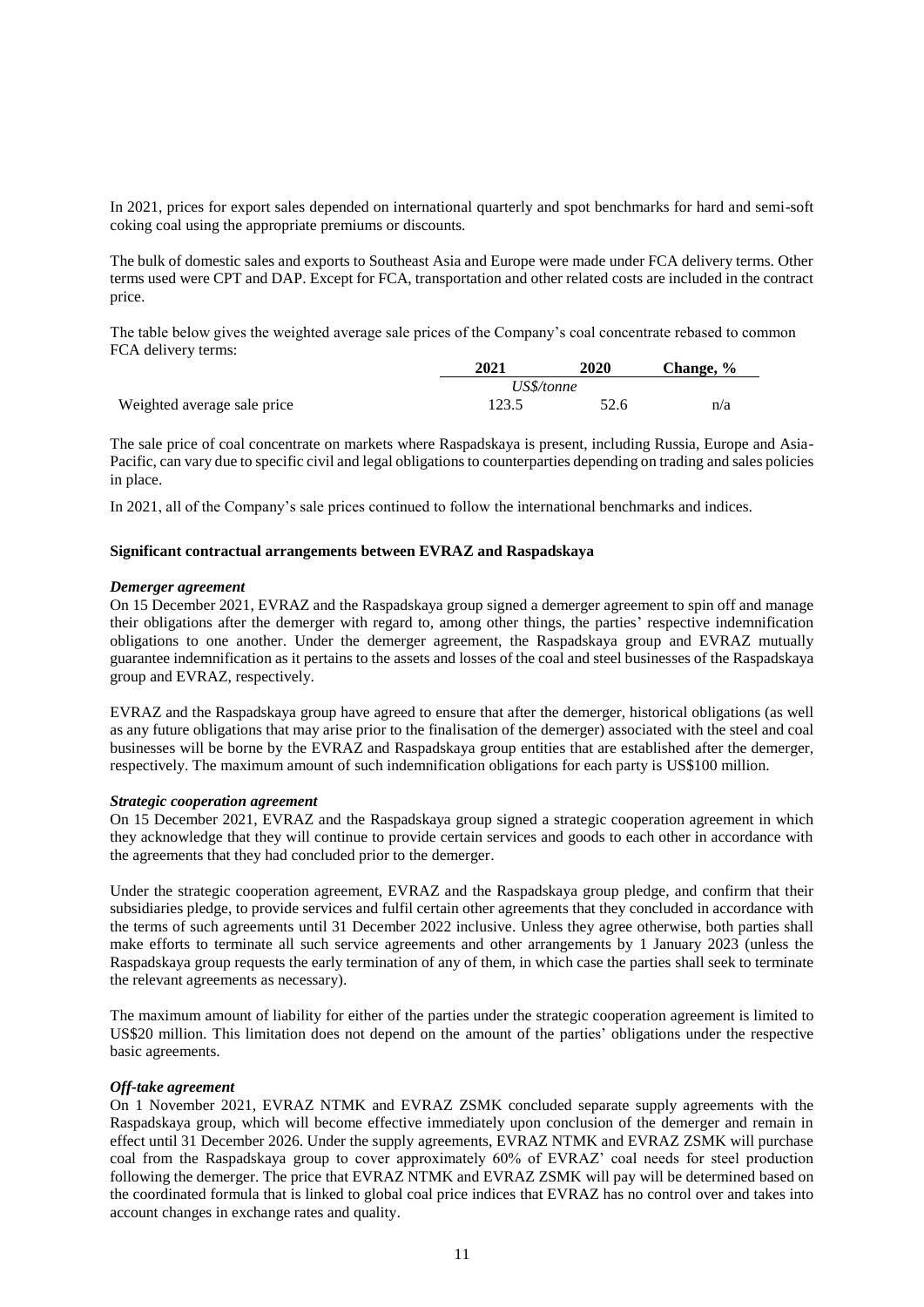On 8 November 2021, the Raspadskaya group and East Metals AG (EMAG), the trading subsidiary of EVRAZ, signed a trade agreement on the sale of bituminous coal. Under the agreement, the coal will be shipped to South Korea, China, Japan, Taiwan, Vietnam, Slovakia, Turkey, Romania, Serbia, Poland, Lithuania, the Czech Republic and India. The agreement with EMAG will remain valid until 31 December 2022, with a possible extension to 31 March 2023.

For more information on the demerger, strategic cooperation and trade agreements concluded by EVRAZ and the Raspadskaya group, please see the shareholder circular at [https://www.evraz.com/files/en/demerger/circular.pdf.](https://www.evraz.com/files/en/demerger/circular.pdf)

### **Sales through East Metals AG**

To expand the customer base and promote products on export markets, Raspadskaya makes most of its export sales of concentrate (with the exception of Ukraine and Kazakhstan) through the East Metals AG (EMAG) trading company in Switzerland, which is part of the EVRAZ group. All sales contracts with EMAG are on arms-length market terms.

Sales through EMAG enable the Company to reduce inventories and the need for working capital due to the reduction of railway costs and freight-forwarding support (freight). Raspadskaya's Audit Committee is responsible for overseeing and confirming the arms-length market terms of these related-party contracts.

### **Sales volumes**

The table below details the Company's sales volumes of coal concentrate and raw coal:

|                               | 2021   | 2020  | <b>Change</b> | <b>Change</b>                | <b>Change</b>                  |
|-------------------------------|--------|-------|---------------|------------------------------|--------------------------------|
|                               |        |       | total         | <b>Novokuznets</b><br>k site | <b>Mezhdurechens</b><br>k site |
|                               |        | 000t  |               |                              |                                |
| Coal concentrate, Russia      | 7,055  | 2,616 | 4,439         | 4,186                        | 253                            |
| Including EVRAZ               | 3,996  | 1,628 | 2,368         | 2,574                        | (206)                          |
| Coal concentrate, export      | 7,418  | 5,413 | 2,005         | 3,045                        | (1,040)                        |
| Europe                        | 1,461  | 474   | 987           | 900                          | 87                             |
| Asia-Pacific                  | 5,957  | 4,939 | 1,018         | 2,145                        | (1, 127)                       |
| Coal concentrate, total       | 14,473 | 8,029 | 6,444         | 7,231                        | (787)                          |
| Raw coal, Russia              | 2,353  | 875   | 1,478         | 1,642                        | (164)                          |
| <b>Including EVRAZ</b>        | 2,172  | 856   | 1,316         | 1,490                        | (174)                          |
| Raw coal, export              | 131    | 19    | 112           | 131                          | (19)                           |
| Coal concentrate and raw coal | 16,957 | 8.923 | 8.034         | 9.004                        | (970)                          |

In 2021, overall coal product sales soared by 90% year-on-year to 17 million tonnes. The growth in sales was mainly driven by the consolidation of coal product sales from the Novokuznetsk site, which amounted to 9 million tonnes. Excluding coal product sales from the Novokuznetsk site, sales decreased by 1 million tonnes. The decrease was the result of production restrictions at the Raspadskaya mine, logistical constraints in deliveries to the Far East and the sale of warehouse inventory in 2020.

Domestic coal concentrate sales amounted to 7.1 million tonnes. Sales from the Mezhdurechensk site increased 10% year-on-year to 2.9 million tonnes due to increased supplies outside of EVRAZ enterprises. Total raw coal sales amounted to 2.4 million tonnes, with the Mezhdurechensk site accounting for 0.7 million tonnes of that amount.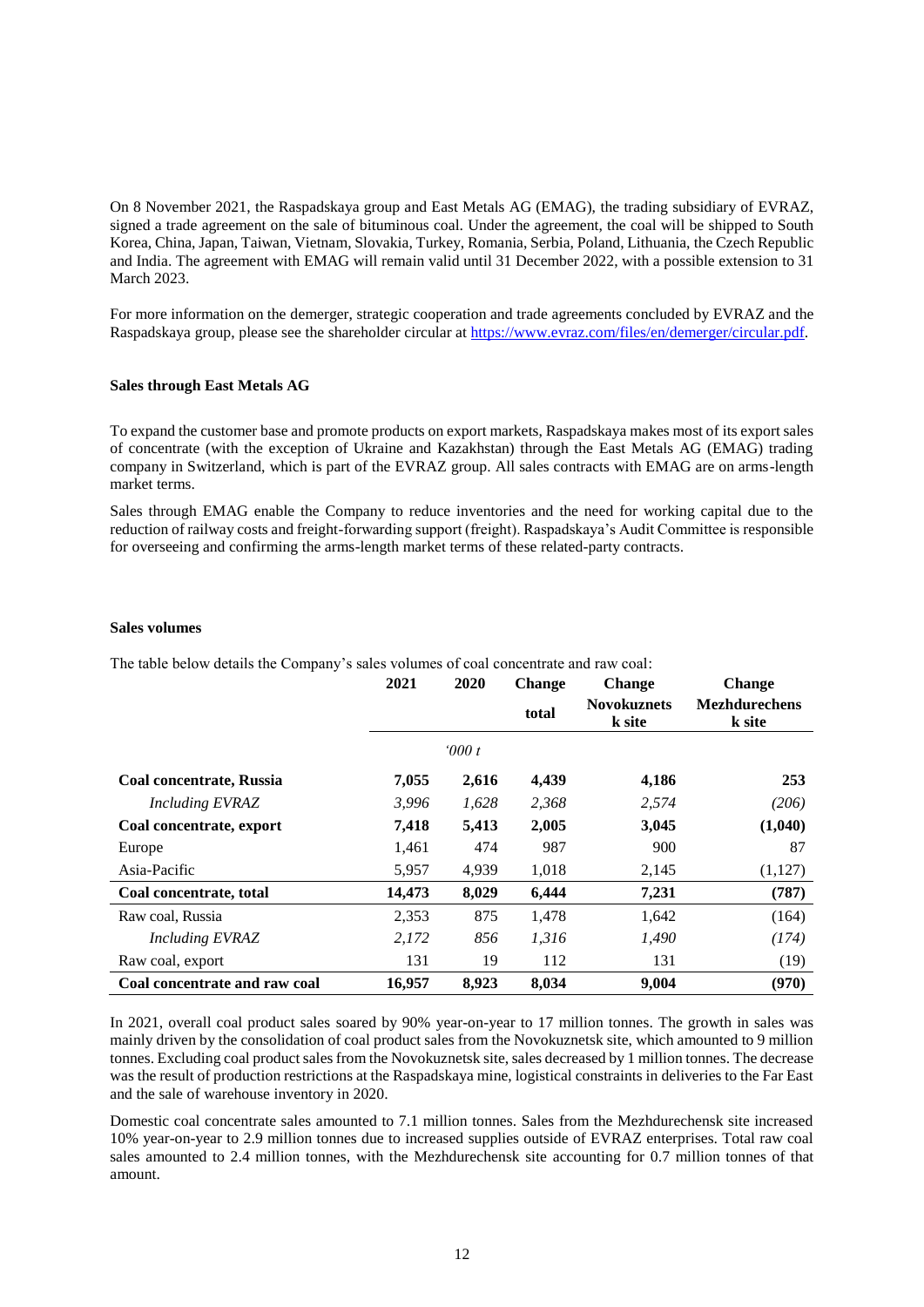Exports accounted for 51% of total concentrate sales, or 7.4 million tonnes. Of this, 80% went to the Asia-Pacific region and 20% to Europe. Exports to Europe, excluding sales from the Novokuznetsk site, grew 18% year-onyear, mainly due to a recovery in demand for coal after the lifting of COVID-19 restrictions that governments had imposed in 2020. The Company continues to develop its client base and foster relationships with the existing clients.

The share of coal products sold to EVRAZ steel mills stood at 36% of total coal production. Raspadskaya conducts coal sales to EVRAZ plants on market terms based on normal pricing mechanisms, including discounts or surcharges for coal grade.

In 2021, the Company remained focused on the geographical diversification of sales, as well as maintaining a balance between long-term contracts and spot deliveries.

#### **Revenue**

The table below gives a breakdown of the Company's revenues:

|                                               | 2021  | 2020         | <b>Change</b> | <b>Change</b>               | <b>Change</b>                 |
|-----------------------------------------------|-------|--------------|---------------|-----------------------------|-------------------------------|
|                                               |       |              | total         | <b>Novokuznetsk</b><br>site | <b>Mezhdurechensk</b><br>site |
|                                               |       | US\$ million |               |                             |                               |
| Coal concentrate, Russia                      | 936   | 203          | 733           | 576                         | 157                           |
| Coal concentrate, export                      | 844   | 219          | 625           | 355                         | 270                           |
|                                               | 1,780 | 422          | 1,358         | 931                         | 427                           |
| Raw coal, Russia <sup>(1)</sup>               | 202   | 51           | 151           | 123                         | 28                            |
| Raw coal, Europe <sup>(1)</sup>               | 12    |              | 12            | 12                          |                               |
|                                               | 1,994 | 473          | 1,521         | 1,066                       | 455                           |
| Transport costs in sales price <sup>(2)</sup> | 74    | 16           | 58            | 54                          | $\overline{4}$                |
| Sales of other goods                          | 24    | 90           | (66)          | 4                           | (70)                          |
| Rendering of services                         | 6     | 40           | (34)          | 4                           | (38)                          |
| <b>Revenues</b>                               | 2,098 | 619          | 1,479         | 1,128                       | 351                           |

(1) Excluding sales of associated coal of 327,000 tonnes in 2021 and 138,000 tonnes in 2020.

 (2) Consists of railway costs, handling and other services in ports that are included in the sales price of the Company's coal concentrate under delivery terms other than FCA.

In 2021, revenues from the sale of coal products rebased to common delivery terms (FCA) increased by US\$1.521 billion, up 322% year-on-year, due to growth in prices (FCA) of 135% on average, as well as a 90% increase in sales volumes.

The transport component in the sales price increased by US\$58 million year-on-year due to growth in sales volumes on DAP and CPT terms, and also as a result of the consolidation of the Novokuznetsk site.

Sales of other goods declined by US\$66 million in 2021 due to elimination of material resale revenues at the Novokuznetsk site, as Yuzhkuzbassugol is now consolidated in Raspadskaya's financial reporting.

In 2020, services provisions consisted mainly of services for the enterprises of the Novokuznetsk site, and coal product transport services for other coal enterprises in the region. Also included is the commission for RUK from resales of coal from the Novokuznetsk site. In 2021, revenues from services fell by US\$34 million due to the consolidation of the Novokuznetsk site in December 2020.

Amid higher revenues from coal products (FCA) and a decrease in sales of other goods and services, total revenues increased by US\$1.479 billion in 2021.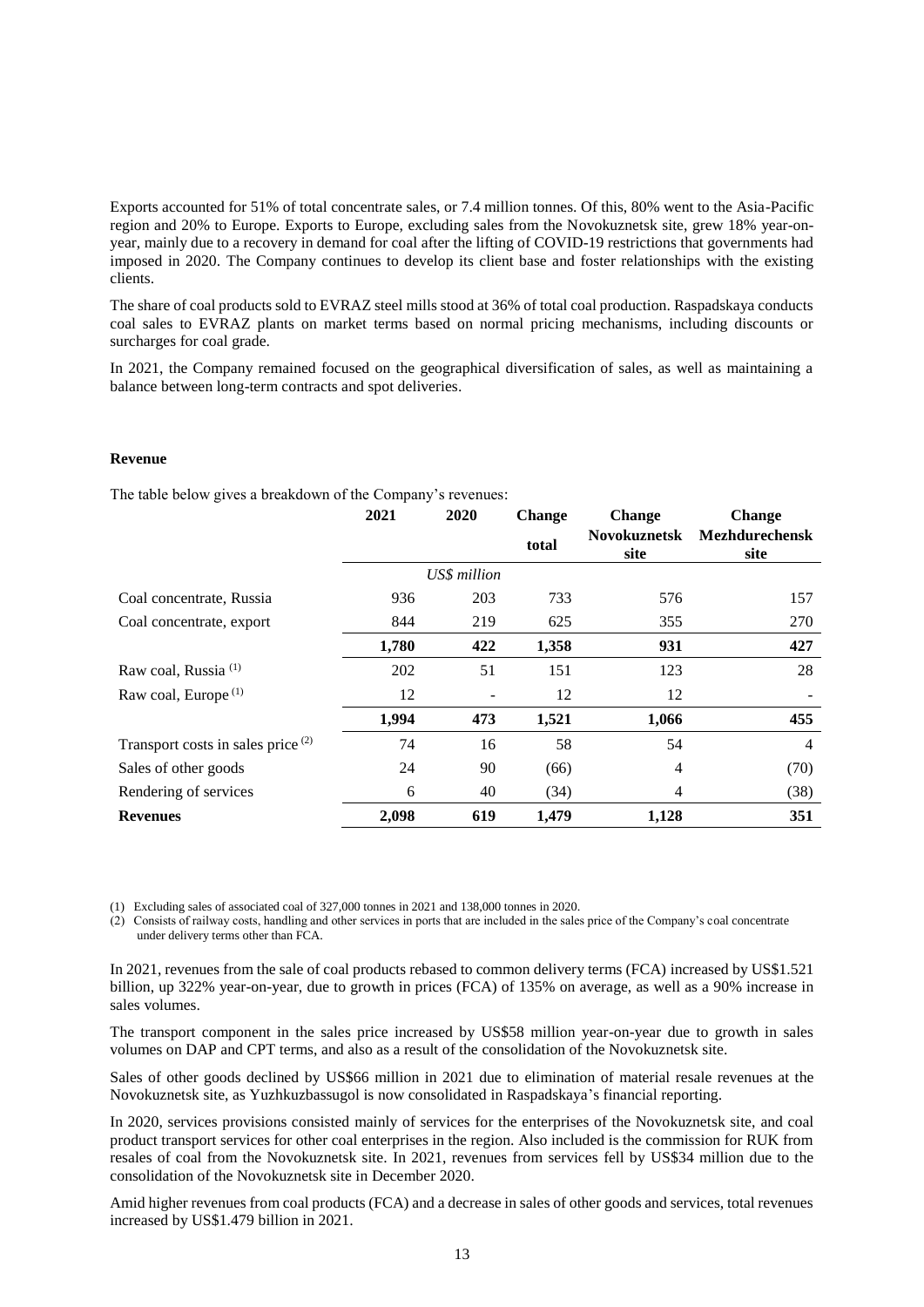### **Production volumes**

The Company's production volumes depend on capacity and demand.

The table below gives the production volumes for its coal products:

|                                                 |        |        |               | Change,                  |
|-------------------------------------------------|--------|--------|---------------|--------------------------|
|                                                 | 2021   | 2020   | <b>Change</b> | $\frac{6}{9}$            |
|                                                 |        | 000t   |               |                          |
| Raw coal extraction                             | 22,820 | 9,263  | 13,558        | n/a                      |
| Raw coal preparation                            | 19,618 | 10,667 | 8,951         | 84                       |
| Coal concentrate production                     | 14,447 | 7,549  | 6,898         | 91                       |
| Concentrate yield                               | 73.6%  | 70.8%  |               |                          |
|                                                 |        |        |               |                          |
|                                                 | 2021   | 2020   | <b>Change</b> | Change,<br>$\frac{6}{9}$ |
|                                                 |        | 000t   |               |                          |
| Raspadskaya (GZh)                               | 4,618  | 5,857  | (1,239)       | $-21$                    |
| Razrez Raspadsky (GZh, GZhO)                    | 3,168  | 875    | 2,293         | n/a                      |
| Razrez Raspadsky, open-pit mine (oxidised)      | 70     | 1      | 69            | n/a                      |
| Raspadskaya-Koksovaya (K, KO)                   | 1,097  | 846    | 251           | 30                       |
| Raspadskaya-Koksovaya, open-pit mine (OS, KS)   | 1,521  | 1,674  | (153)         | (9)                      |
| Raspadskaya-Koksovaya, open-pit mine (oxidised) | 56     | 11     | 45            | n/a                      |
| Mezhdurechensk site, total                      | 10,530 | 9,264  | 1,266         | 14                       |
| Alardinskaya (KS)                               | 3,232  | 3,319  | (87)          | (3)                      |
| Osinnikovskaya (Zh)                             | 1,382  | 1,888  | (506)         | (27)                     |
| Erunakovskaya-VIII (Zh)                         | 2,305  | 1,975  | 330           | 17                       |
| Esaulskaya (GZh)                                | 2,532  | 1,694  | 838           | 50                       |
| Uskovskaya (GZh)                                | 2,840  | 2,464  | 376           | 15                       |
| Novokuznetsk site, total                        | 12,291 | 11,340 | 951           | 8                        |
| Mezhegeyugol (2Zh)                              |        | 52     | (52)          | (100)                    |
| <b>Total</b>                                    | 22,821 | 20,656 | 2,165         | 10                       |

In 2021, the Company's enterprises produced a total of 22.8 million tonnes of raw coal, an increase of 13.6 million tonnes year-on-year. This growth was driven by the consolidation of enterprises at the Novokuznetsk site (+12.3 million tonnes). In addition, production volumes grew as a result of production resuming at the Razrez Raspadsky open-pit mine, which had been suspended in 2020 from May to September amid negative market conditions, as well as the Esaulskaya mine switching to the new coal bed 29.

The Erunakovskaya-VIII, Uskovskaya and Raspadskaya-Koksovaya mines also increased output with measures to improve production efficiency. However, production decreased at the Raspadskaya mine, as the mine moved to operating from three longwalls to two from mid 2020, with a view to enhancing safety. Production at the Osinnikovskaya mine also declined due to an increase in the production cycle amid more difficult mining and geological conditions in longwall 4-1-5-8.

Concentrate output in 2021 increased by 2.8 percentage points year-on-year and amounted to 73.6%. The higher yield can be attributed to a change in the structure of washed coal due to the inclusion of the Novokuznetsk site's washing plants in calculations, as well as an increase in the share of coal from the Razrez Raspadsky open-pit mine (with a low ash content) combined with an increase in its production volumes in 2021.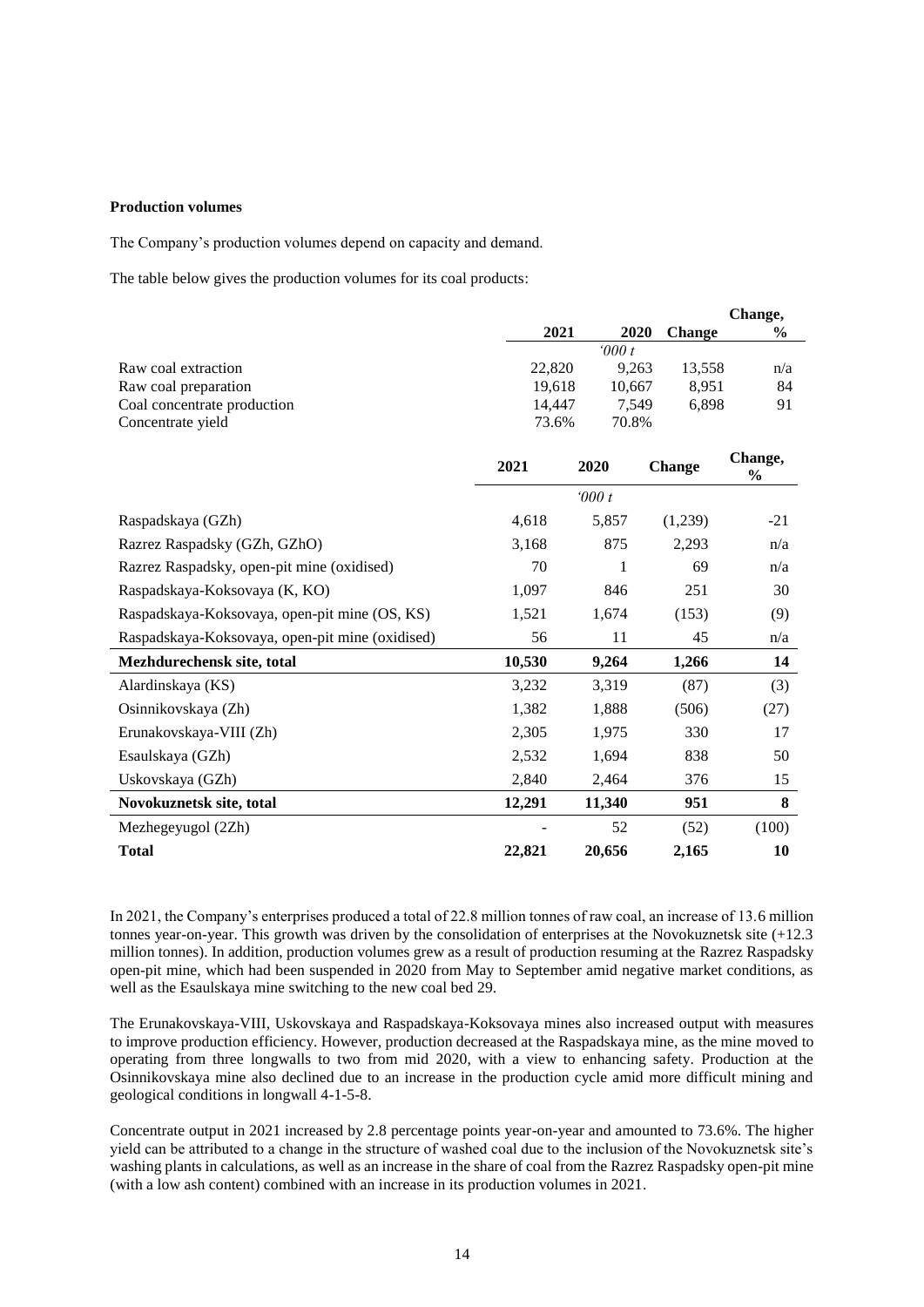### **Cost of production and sales**

Production is an important factor in determining the Company's competitiveness in terms of cost of sales, as a substantial part of its costs are fixed, which is typical for the mining industry.

The table below details cash costs for coal concentrate:

|                                                   | 2021 | 2020 | <b>Change</b> | Change,<br>$\frac{0}{0}$ |
|---------------------------------------------------|------|------|---------------|--------------------------|
|                                                   |      | USS  |               |                          |
| Cash cost per tonne of concentrate <sup>(1)</sup> | 39   |      |               |                          |

(1) From management accounts

In 2021, the cash cost of a tonne of concentrate increased by 21% (US\$7) year-on-year mainly due to structural changes on account of the Novokuznetsk site enterprises. If the effect of the Novokuznetsk site is excluded, the cash cost per tonne of concentrate increased by US\$2, driven by a 21% decrease in production at the Raspadskaya mine and higher resource prices.

The table below gives a breakdown of the Company's cost of production and sales. The 2021 data includes the consolidated assets of the Novokuznetsk site, while the 2020 data only includes the sites of the Mezhdurechensk site:

|                                                      | 2021   |              | 2020         |              | <b>Change</b> | <b>Change</b>               | <b>Change</b>                 |
|------------------------------------------------------|--------|--------------|--------------|--------------|---------------|-----------------------------|-------------------------------|
|                                                      | Amount | <b>Share</b> | Amount       | <b>Share</b> | <b>Total</b>  | <b>Novokuznetsk</b><br>site | <b>Mezhdurechensk</b><br>site |
|                                                      |        |              | US\$ million |              |               |                             |                               |
| Payroll and payroll<br>taxes                         | 226    | 31%          | 82           | 29%          | 144           | 142                         | 2                             |
| Taxes                                                | 21     | 3%           | 7            | 3%           | 14            | 11                          | 3                             |
| Material                                             | 145    | 20%          | 67           | 24%          | 78            | 86                          | (8)                           |
| Electricity                                          | 46     | 6%           | 17           | 6%           | 29            | 29                          |                               |
| Other costs                                          | 75     | 10%          | 47           | 17%          | 28            | 41                          | (13)                          |
| Cash cost of<br>production                           | 513    | 71%          | 220          | 79%          | 293           | 309                         | (16)                          |
| Depreciation                                         | 139    | 19%          | 49           | 18%          | 90            | 92                          | (3)                           |
| Depletion of mining<br>assets                        | 68     | 10%          | 9            | 3%           | 59            | 58                          | $\overline{2}$                |
| <b>Cost of production</b>                            | 720    | 100%         | 278          | 100%         | 442           | 459                         | (17)                          |
| <b>Transport expenses</b>                            | 97     |              | 32           |              | 65            | 55                          | 10                            |
| Cost of goods resold                                 | 6      |              | 81           |              | (75)          |                             | (75)                          |
| Changes in work in<br>progress and finished<br>goods | (16)   |              | 44           |              | (60)          | 7                           | (67)                          |
| <b>Cost of sales</b>                                 | 807    |              | 435          |              | 372           | 521                         | (149)                         |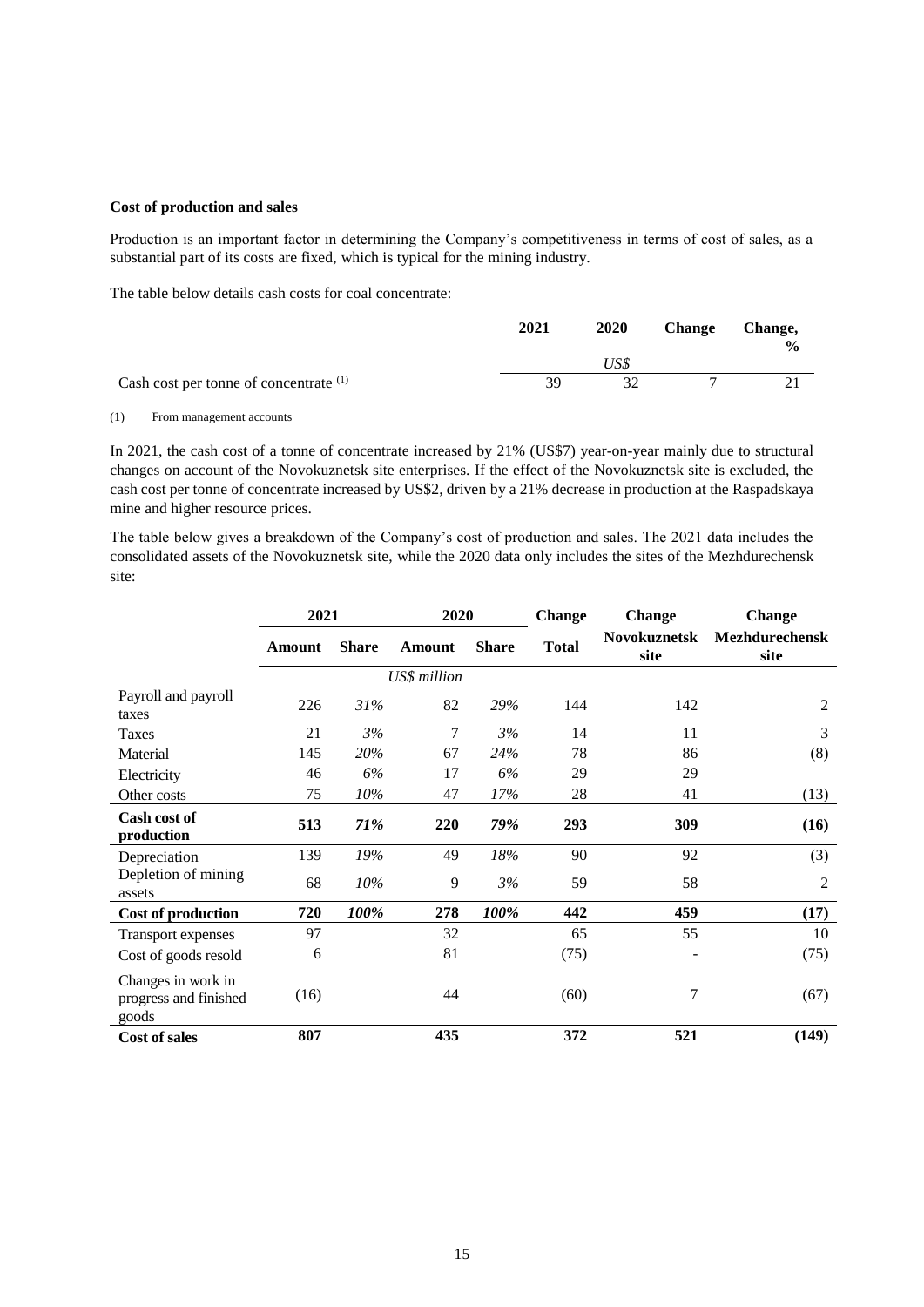# *Payroll and payroll taxes*

Payroll and payroll taxes are one of the largest items in the Company's cost of production and amounted to 31% in 2021 and 29% in 2020.

The table below details the Company's overall staff costs and headcount:

|                                                | 2021         | 2020  | <b>Change</b>    | <b>Change</b>                | <b>Change</b>                  |  |
|------------------------------------------------|--------------|-------|------------------|------------------------------|--------------------------------|--|
|                                                | US\$ million |       | <b>Total</b>     | <b>Novokuznets</b><br>k site | <b>Mezhdurechens</b><br>k site |  |
| Payroll in the cost of production              | 226          | 82    | 144              | 142                          |                                |  |
| Payroll in general and administrative<br>costs | 40           | 16    | 24               | 12                           | 12                             |  |
| Payroll in other operating expenses            | 2            | 3     | $\left(1\right)$ | 2                            | (3)                            |  |
| <b>Total payroll</b>                           | 268          | 101   | 167              | 156                          |                                |  |
| Average headcount                              | 15,778       | 6.003 | 9.775            |                              |                                |  |

In 2021, the average headcount increased by 9,775 people compared with the previous year, including the addition of 9,553 people at the Novokuznetsk site to the headcount. In January 2021, salaries for all employees were increased by 4.91%. Excluding exchange rate factors and the increase in payroll as a result of the Novokuznetsk site, the payroll in the production costs of the Mezhdurechensk site remained almost at the level of 2020. The payroll in general and administrative expenses at the Mezhdurechensk site increased by US\$12 million, including by US\$9 million due to the reclassification of the Novokuznetsk site's management expenses, since Yuzhkuzbassugol is now consolidated in Raspadskaya's financial reporting.

### *Taxes*

In 2021, taxes increased by US\$3 million, or 46%, compared with 2020, excluding the Novokuznetsk site and exchange rate factors, mainly because of an increase in the mineral extraction tax due to growth in production volumes and rising coal prices.

#### *Materials and electricity*

In 2021, material costs, excluding those at the Novokuznetsk site, declined by US\$8 million compared with 2020. This consisted of a decrease of US\$18 million due to elimination of materials purchases from the Novokuznetsk site, as Yuzhkuzbassugol is now consolidated in Raspadskaya's financial statements; and an increase of US\$10 million, primarily due to greater consumption of fuels and lubricants at the Razrez Raspadsky open-pit mine after resumption of production, which was suspended in 2020 from May to September.

Excluding exchange rate factors and the Novokuznetsk site, electricity costs were 2% higher in 2021 than in 2020. This was primarily due to an average tariff hike of 4% year-on-year.

#### *Depreciation and depletion of mining assets*

In 2021, depreciation and the depletion of mining assets, excluding the Novokuznetsk site, decreased by US\$1 million, primarily because of exchange rate factors.

#### *Transport expenses*

Transport expenses consist of internal road freightage, as well as coal transportation to Raspadskaya, Abashevskaya and Kuznetskaya washing plants by both rail and road.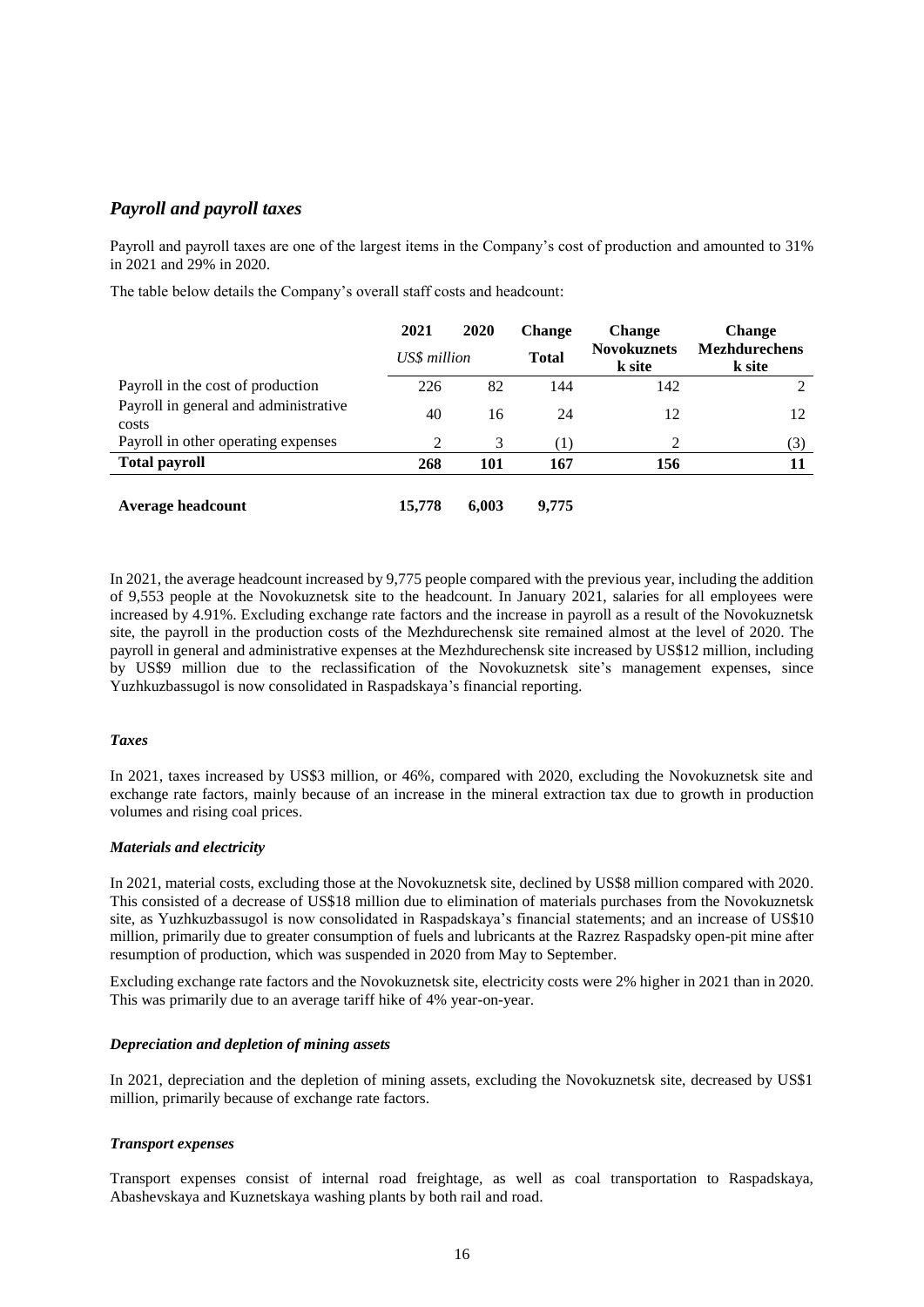In 2021, transport expenses increased by US\$10 million, excluding the Novokuznetsk site. The higher costs are attributable to a hike in road freightage prices in 2021 and growth in transportation volume due to increased output.

### *Cost of goods resold*

In 2021, the cost of goods resold fell year-on-year, mainly due to exclusion of cost of goods resold to the Novokuznetsk site, since Yuzhkuzbassugol is now consolidated in Raspadskaya's financial statements.

#### *Changes in work in progress and finished goods*

Changes in the cost of work in progress and finished goods, excluding the Novokuznetsk site, amounted to US\$(67) million, including US\$(19) million for finished goods that accumulated at the Raspadskaya washing plant and US\$(44) million for the reduction in residual GZh raw coal at the Razrez Raspadsky open-pit mine and a decrease in GZh concentrate stockpiles at the Raspadskaya washing plant in 2020.

#### *Other expenses*

Industrial services make up the bulk of other expenses. Excluding the Novokuznetsk site, other expenses in 2021 decreased by US\$13 million year-on-year, of which US\$4 million resulted from the reclassification of the Novokuznetsk site's management costs, since Yuzhkuzbassugol is now consolidated in Raspadskaya's financial reporting.

#### **Other income and expenses**

#### *Selling and distribution costs*

Selling and distribution costs consist mainly of railway costs that Raspadskaya incurs under CPT and DAP terms. They are included in revenues from sales of coal products and totalled US\$82 million in 2021, compared with US\$17 million in 2020. Of the US\$65 million increase in selling and distribution costs, US\$57 million resulted from the consolidation of the Novokuznetsk site and increased sales on DAP and CPT terms, US\$10 million from the increase in CPT-based sales to CIS countries, and US\$(2) million from an effect of foreign exchange difference.

#### *General and administrative expenses*

The table below gives a breakdown of the Company's general and administrative expenses:

|                                | 2021   |              | 2020                   |      | <b>Change</b> | <b>Change</b>               | <b>Change</b>                 |  |
|--------------------------------|--------|--------------|------------------------|------|---------------|-----------------------------|-------------------------------|--|
|                                | Amount | <b>Share</b> | <b>Share</b><br>Amount |      | <b>Total</b>  | <b>Novokuznetsk</b><br>site | <b>Mezhdurechensk</b><br>site |  |
|                                |        |              | US\$ million           |      |               |                             |                               |  |
| Payroll and<br>payroll taxes   | 40     | 54%          | 16                     | 55%  | 24            | 12                          | 12                            |  |
| Taxes                          | 1      | $1\%$        |                        |      |               |                             | л.                            |  |
| Materials                      | 2      | 3%           |                        | 3%   |               |                             |                               |  |
| Depreciations<br>and depletion | 3      | 4%           | 1                      | 3%   | 2             | 2                           |                               |  |
| Other expenses                 | 28     | 38%          | 11                     | 38%  | 17            | 6                           | 11                            |  |
|                                | 74     | 100%         | 29                     | 100% | 45            | 21                          | 24                            |  |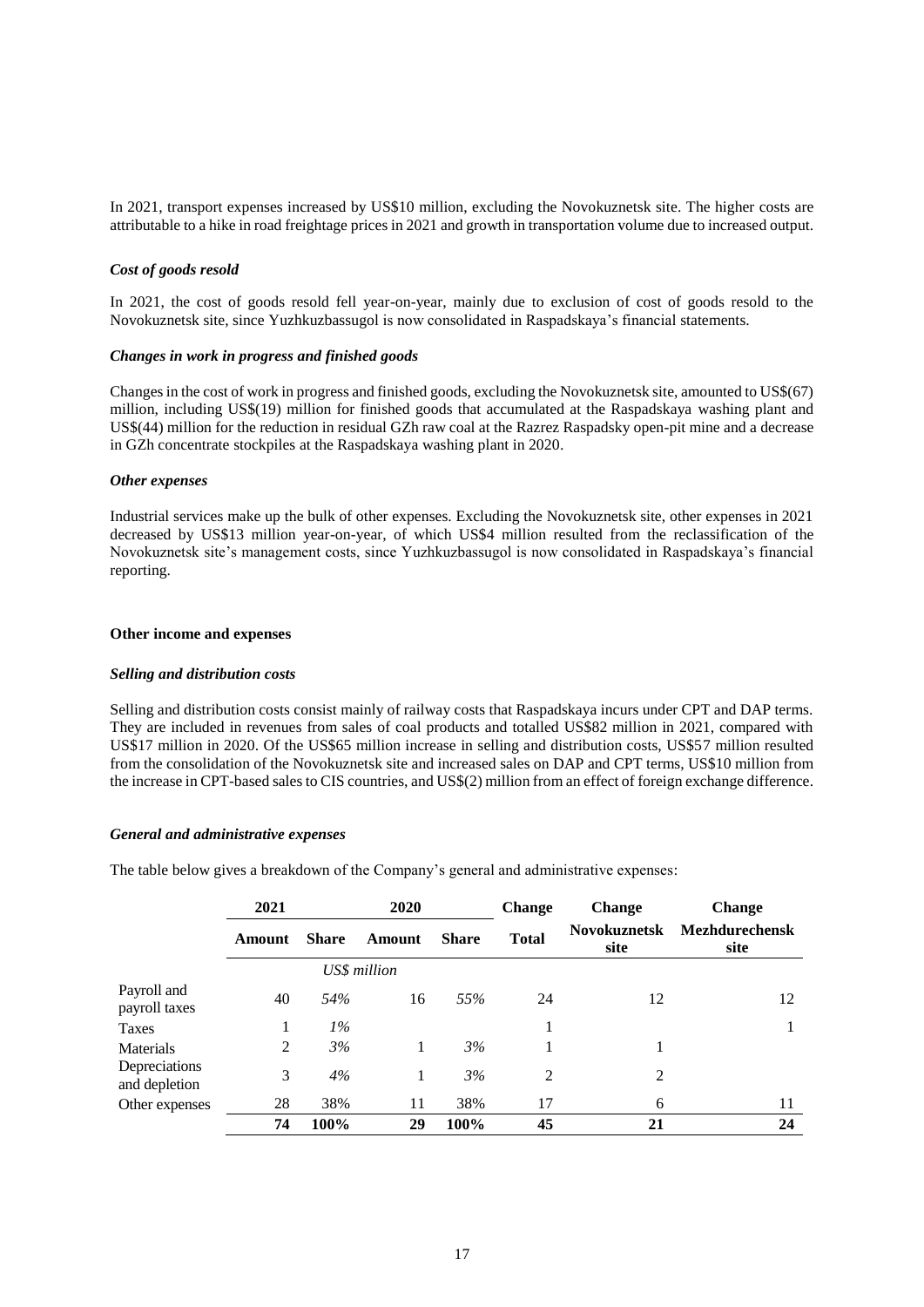In 2021, the Company's general and administrative expenses increased by US\$45 million. Of this amount, US\$21 million were associated with the consolidation of the Novokuznetsk site. Excluding the Novokuznetsk site, general and administrative expenses increased by US\$24 million year-on-year in 2021, of which US\$18 million resulted from the reclassification of the Novokuznetsk site's management costs, since Yuzhkuzbassugol is now consolidated in Raspadskaya's financial reporting, including US\$9 million in staff costs, which also includes social security taxes. The growth in other expenses is attributable to the implementation of a digital transformation project in 2021 with a price tag of US\$11 million.

### *Impairment*

The Company impaired the asset that has been recognised from revaluation of site restoration provision of closed mine MUK-96 in the amount of US\$11 million.

### *Foreign exchange gain/(loss)*

Foreign exchange differences, whether positive or negative, arise from the revaluation of assets and liabilities in foreign currencies (primarily US dollars), as well as the purchase and sale of foreign currencies.

In 2021, foreign exchange gains amounted to US\$23 million, including US\$7.5 million from the revaluation of cash at hand, US\$7.1 million from loans and US\$6.5 million from accounts payable.

#### *Other operating income and expenses*

Other operating income and expenses consist of atypical, non-recurring income and expenses.

#### *Interest expense*

In 2021, interest expense amounted to US\$33 million and included US\$12 million of accrued interest on the outstanding payables for the acquisition of a 100% share in Yuzhkuzbassugol, as well as US\$8 million of interest on bank loans from Sberbank and Alfa Bank and US\$8 million of interest on unwinding of discount on the site restoration provision.

#### *Income tax*

In 2021, income tax amounted to US\$215 million and consisted of current income tax charge tax of US\$244 million, income tax adjustments of US\$(3) million for previous years and a change in deferred tax of US\$(26) million.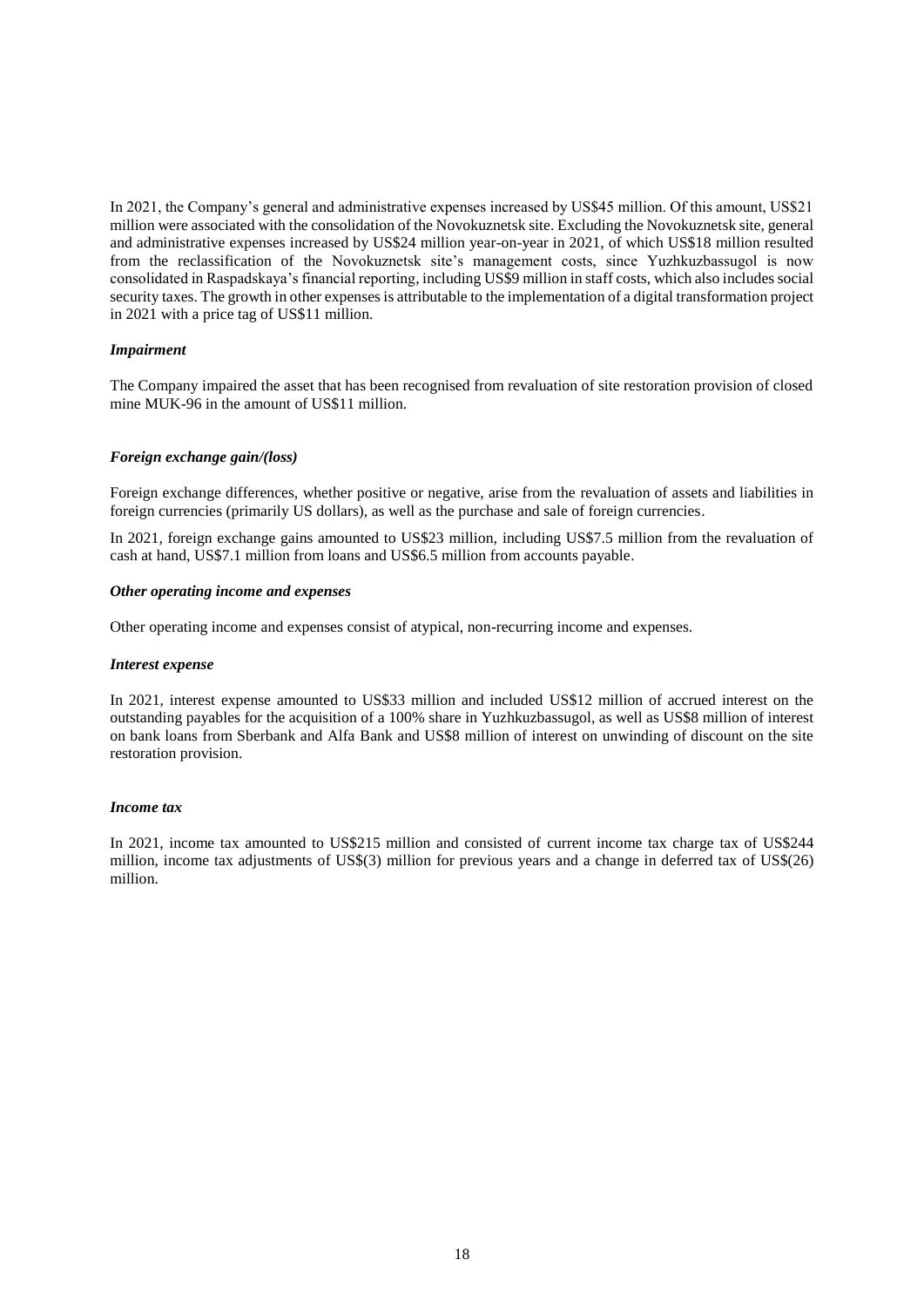# **EBITDA**

The table below gives the Company's EBITDA:

|                                                                    | 2021           | 2020<br><b>Change</b> |                | Change,                     | Change,                       |  |
|--------------------------------------------------------------------|----------------|-----------------------|----------------|-----------------------------|-------------------------------|--|
|                                                                    | US\$ million   |                       | <b>Total</b>   | <b>Novokuznetsk</b><br>site | <b>Mezhdurechensk</b><br>site |  |
| Profit for the year                                                | 875            | 177                   | 698            | 402                         | 296                           |  |
| Adjusted for:                                                      |                |                       |                |                             |                               |  |
| Social expenses                                                    | $\overline{4}$ | 2                     | $\overline{2}$ |                             | 2                             |  |
| Foreign exchange (gain)/loss                                       | (23)           | (93)                  | 70             | (5)                         | 75                            |  |
| Interest income                                                    | (2)            | (8)                   | 6              |                             | 6                             |  |
| Interest expense                                                   | 33             | 4                     | 29             | 7                           | 22                            |  |
| (Gain)/loss on disposal of<br>property, plant and equipment        | 5              | (1)                   | 6              | $\overline{4}$              | $\overline{2}$                |  |
| Impairment of assets                                               | 11             |                       | 11             |                             | 11                            |  |
| Income tax                                                         | 215            | 47                    | 168            | 107                         | 61                            |  |
| <b>EBIT</b>                                                        | 1,118          | 128                   | 990            | 515                         | 475                           |  |
| Adjusted for:<br>Amortisation and depletion of<br>mineral reserves | 214            | 69                    | 145            | 162                         | (17)                          |  |
| <b>EBITDA</b>                                                      | 1,332          | 197                   | 1,135          | 677                         | 458                           |  |

## **Indebtedness**

The table below gives the Company's debt:

| The those below $\mathbb{R}^{1}$ of the company $\beta$ access |              | 31/12/21 31/12/20 | <b>Change</b> | Change,<br>$\frac{0}{0}$ |
|----------------------------------------------------------------|--------------|-------------------|---------------|--------------------------|
|                                                                | US\$ million |                   |               |                          |
| Long-term loans and credits                                    | 400          | -                 | 400           | 100                      |
| Finance lease liabilities, non-current portion                 | 15           | -                 | 15            | 100                      |
| Finance lease liabilities, current portion                     | 6            |                   | 6             | 100                      |
| <b>Debt</b>                                                    | 421          | ۰                 | 421           | 100                      |
| Less:                                                          |              |                   |               |                          |
| Cash and cash equivalents                                      | (400)        | (578)             | 178           | (31)                     |
| Net debt                                                       | 21           | (578)             | 599           | n/a                      |

In 2021, the Company received loans of US\$200 million each from Alfa Bank and Sberbank.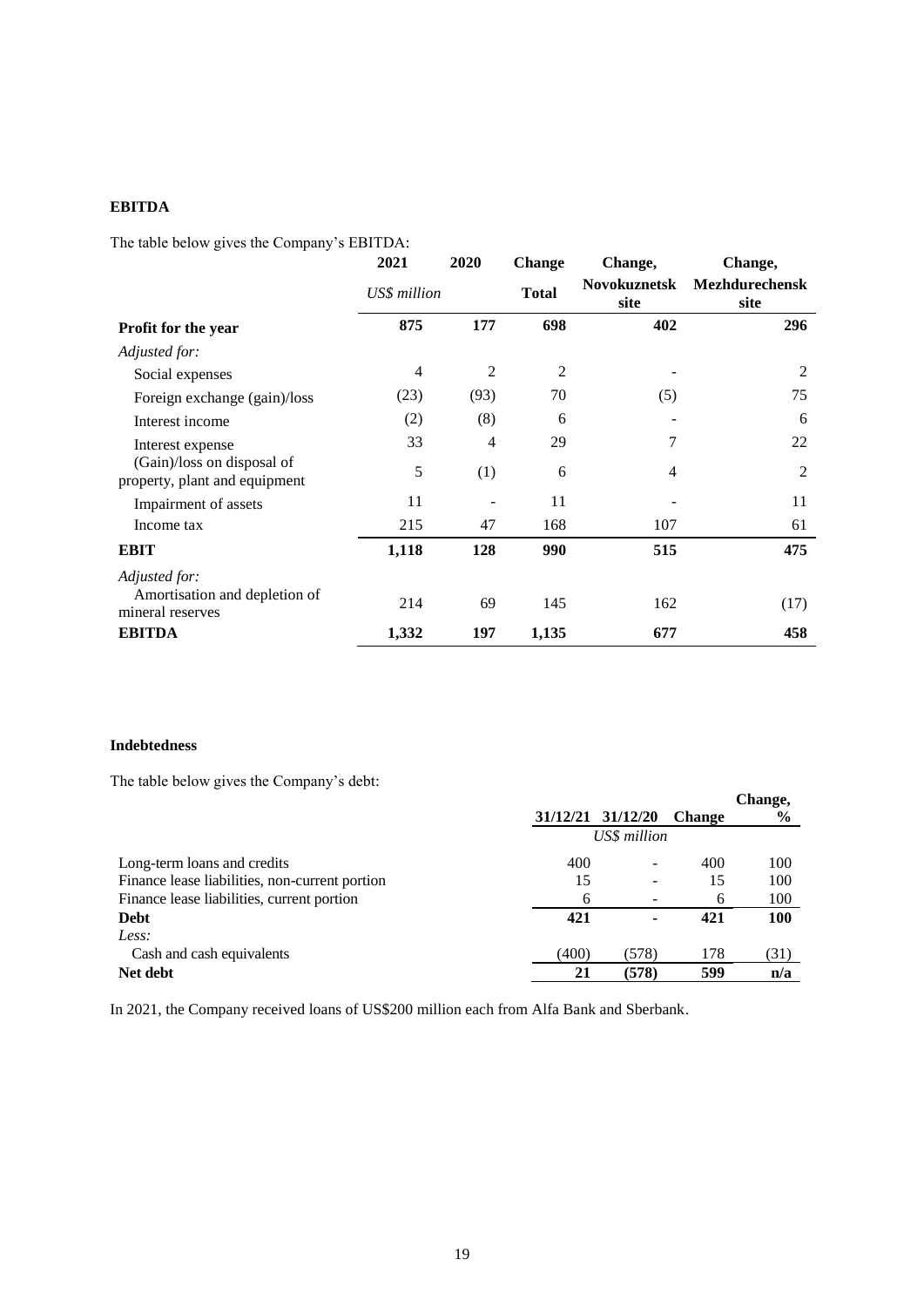# **Liquidity**

The Company's primary source of liquidity is cash generated from operating activities. The table below gives the Company's cash flow statement:

|                                                               | 2021         | 2020  |       | Change Change,<br>$\%$ |
|---------------------------------------------------------------|--------------|-------|-------|------------------------|
|                                                               | US\$ million |       |       |                        |
| Cash and cash equivalents at beginning of period              | 578          | 571   | 7     |                        |
| Cash from operating activities                                | 869          | 183   | 686   | n/a                    |
| Purchases of property, plant and equipment                    | (218)        | (60)  | (158) | n/a                    |
| Proceeds from sales of property, plant and equipment          |              | 2     | (2)   | (100)                  |
| Loans issued to related parties                               | (100)        | (537) | 437   | (81)                   |
| Loans repaid by related parties                               | 100          | 455   | (355) | (78)                   |
| Proceeds from loans to related parties                        |              | 5     | (5)   | (100)                  |
| Share buyback                                                 | (38)         |       | (38)  | (100)                  |
| Dividend payments from the parent to shareholders             | (266)        | (51)  | (215) | n/a                    |
| Purchase of subsidiaries                                      | (906)        |       | (906) | n/a                    |
| Proceeds from bank loans                                      | 400          |       | 400   | n/a                    |
| Repayment of bank loans                                       | (8)          |       | (8)   | n/a                    |
| Other types of investment activity                            | -1           | 2     | (1)   | (50)                   |
| Deferred payments for acquisitions                            | (10)         |       | (10)  | n/a                    |
| Financial leasing payments, including interest                | (2)          |       | (2)   | n/a                    |
| Effect of foreign exchange rates on cash and cash equivalents |              | 8     | (8)   | (100)                  |
| Cash and cash equivalents at end of period                    | 400          | 578   | (178) | (31)                   |

Raspadskaya intends to maintain sufficient liquidity to continue its activities in the changing economic environment.

# **Working capital**

The table below details the Company's working capital:

| ┙                                                        |                  |          |               | Change,       |
|----------------------------------------------------------|------------------|----------|---------------|---------------|
|                                                          | 31/12/21         | 31/12/20 | <b>Change</b> | $\frac{0}{0}$ |
|                                                          | US\$ million     |          |               |               |
| Inventories                                              | 106              | 85       | 21            | 25            |
| Accounts receivable (including receivables from related  | 436              | 190      | 246           | n/a           |
| parties)                                                 |                  |          |               |               |
| Prepayments                                              | 14               |          | 7             | 100           |
| Taxes recoverable                                        | 116              | 58       | 58            | 100           |
| Less:                                                    |                  |          |               |               |
| Accounts payable (including payables to related parties) | (434)            | (222)    | (212)         | 95            |
| Taxes payable                                            | (205)            | (52)     | (153)         | n/a           |
| <b>Contract liabilities</b>                              | $\left(1\right)$ | (2)      |               | (50)          |
| Working capital                                          | 32               | 64       | (32)          | (50)          |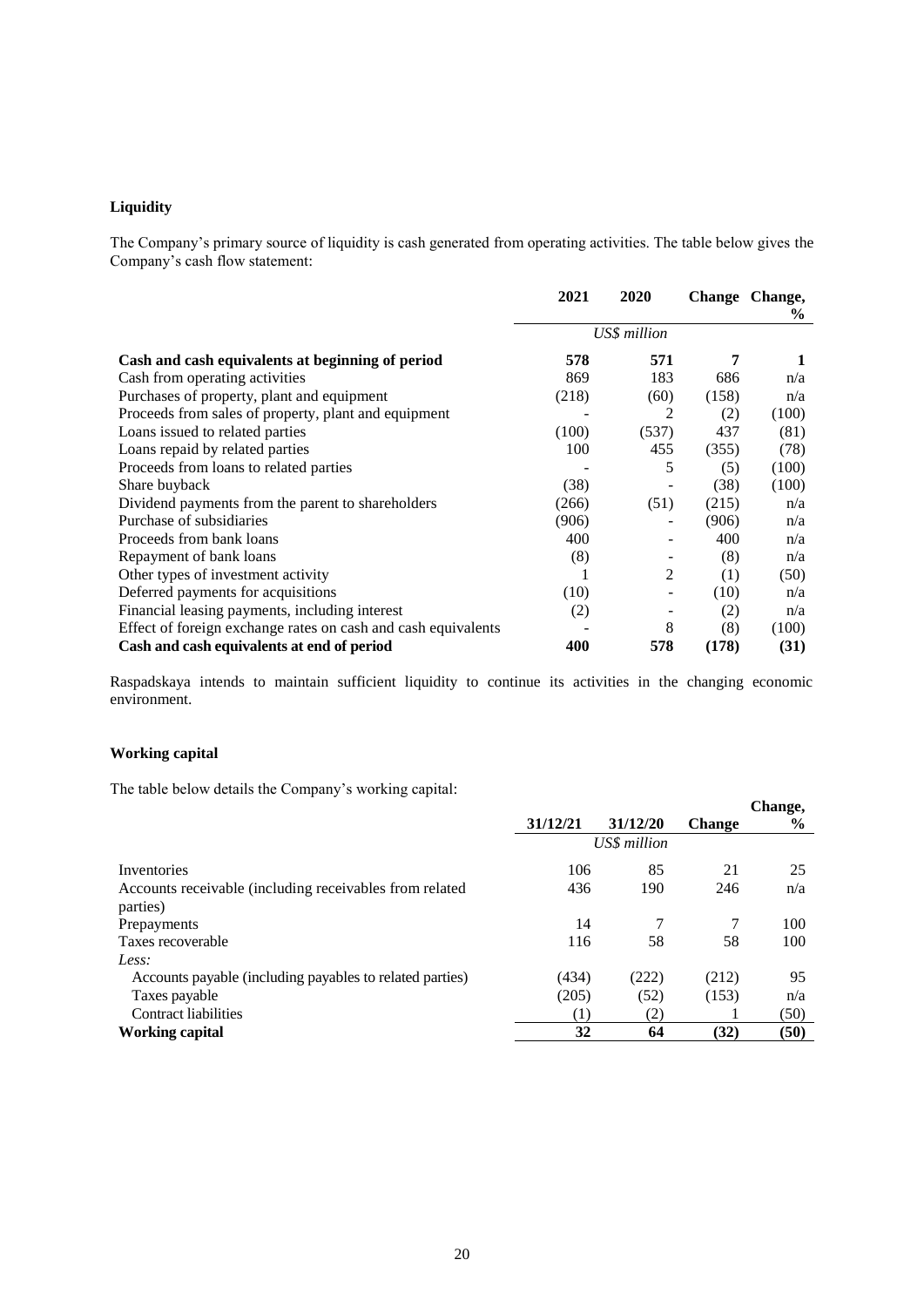### **Capital expenditure**

The table below summarises the Company's capital expenditure:

|                                           | 2021 | 2020 | Change,      | Change,                     | Change,                       |
|-------------------------------------------|------|------|--------------|-----------------------------|-------------------------------|
|                                           |      |      | <b>Total</b> | <b>Novokuznetsk</b><br>site | <b>Mezhdurechensk</b><br>site |
| Financing of investments, US\$<br>million | 228  | 60   | 168          | 135                         | 33                            |

In 2021, financing of investments increased by US\$168 million compared with 2020, of which US\$135 million was associated with the consolidation of the Novokuznetsk site. Of the remaining US\$33 million, US\$21 million went on purchasing equipment for the Koksovy open-pit mine and the Koksovaya mine as part of investment projects. Capital expenditures on maintenance increased by US\$12 million, which went on health, safety and environmental maintenance initiatives.

### **Off-balance-sheet arrangements**

Raspadskaya does not have any off-balance sheet arrangements that have, or are reasonably likely to have, a current or future material effect on its financial standing or the results of its business activity.